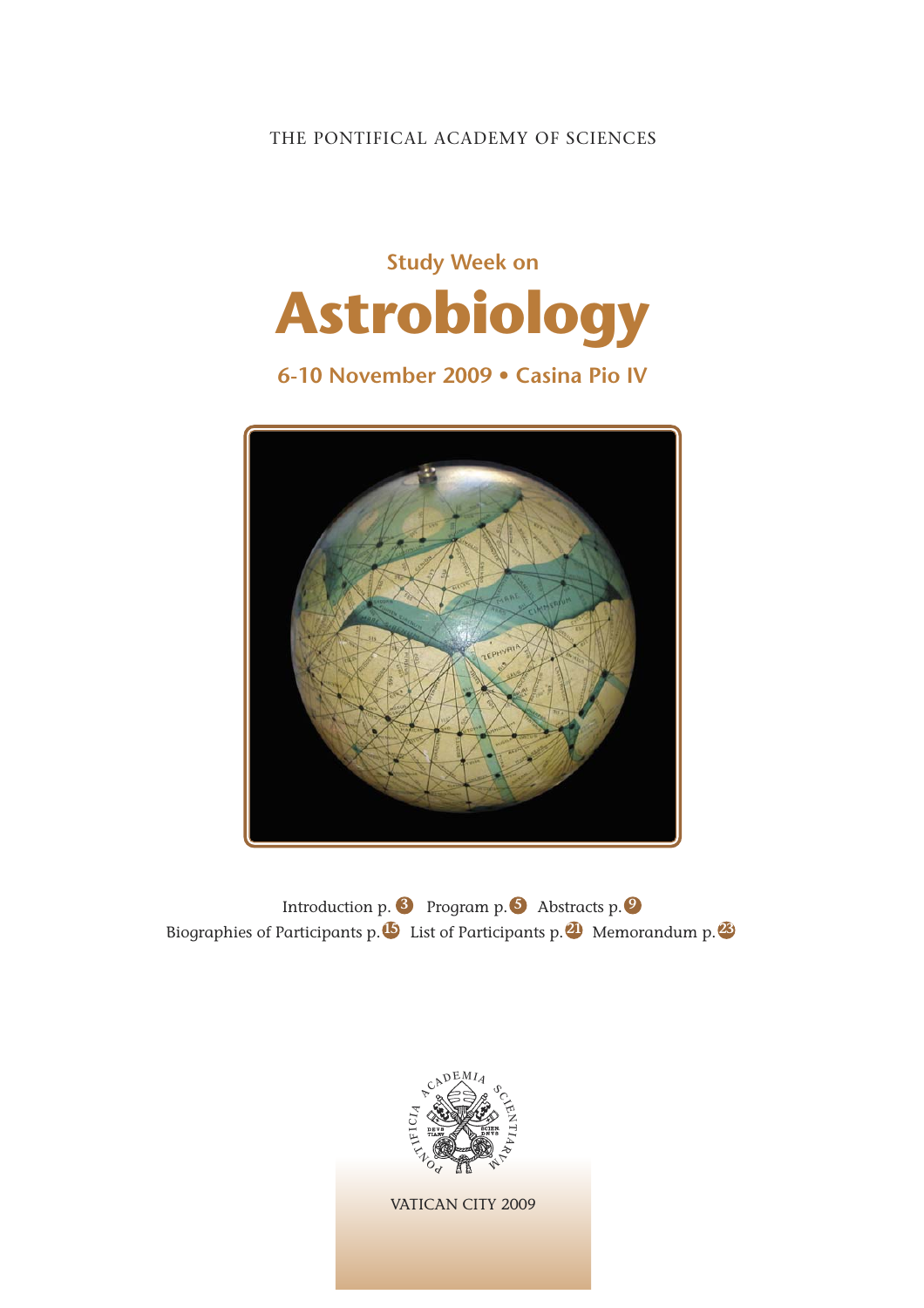**B**eyond its historical dimension, this mystery of salvation also has a cosmic dimension: Christ is the sun of grace who, with his life, 'transfigures and enflames the expectant universe' (cf. Liturgy). The Christmas festivity is placed within and linked to the winter solstice when, in the northern hemisphere, the days begin once again to lengthen. In this regard perhaps not everyone knows that in St Peter's Square there is also a meridian; in fact, the great obelisk casts its shadow in a line that runs along the paving stones toward the fountain beneath this window and in these days, the shadow is at its longest of the year. This reminds us of the role of astronomy in setting the times of prayer. The Angelus, for example, is recited in the morning, at noon and in the evening, and clocks were regulated by the meridian which in ancient times made it possible to know the 'exact midday'.

The fact that the winter solstice occurs exactly today, 21 December, and at this very time, offers me the opportunity to greet all those who will be taking part in various capacities in the initiatives for the World Year of Astronomy, 2009, established on the fourth centenary of Galileo Galilei's first observations by telescope. Among my Predecessors of venerable memory there were some who studied this science, such as Sylvester II who taught it, Gregory XIII to whom we owe our calendar, and St Pius X who knew how to build sundials. If the heavens, according to the Psalmist's beautiful words, 'are telling the glory of God' (Ps 19[18]: 1), the laws of nature which over the course of centuries many men and women of science have enabled us to understand better are a great incentive to contemplate the works of the Lord with gratitude.

Benedict XVI, Angelus, St Peter's Square, Fourth Sunday of Advent, 21 December 2008

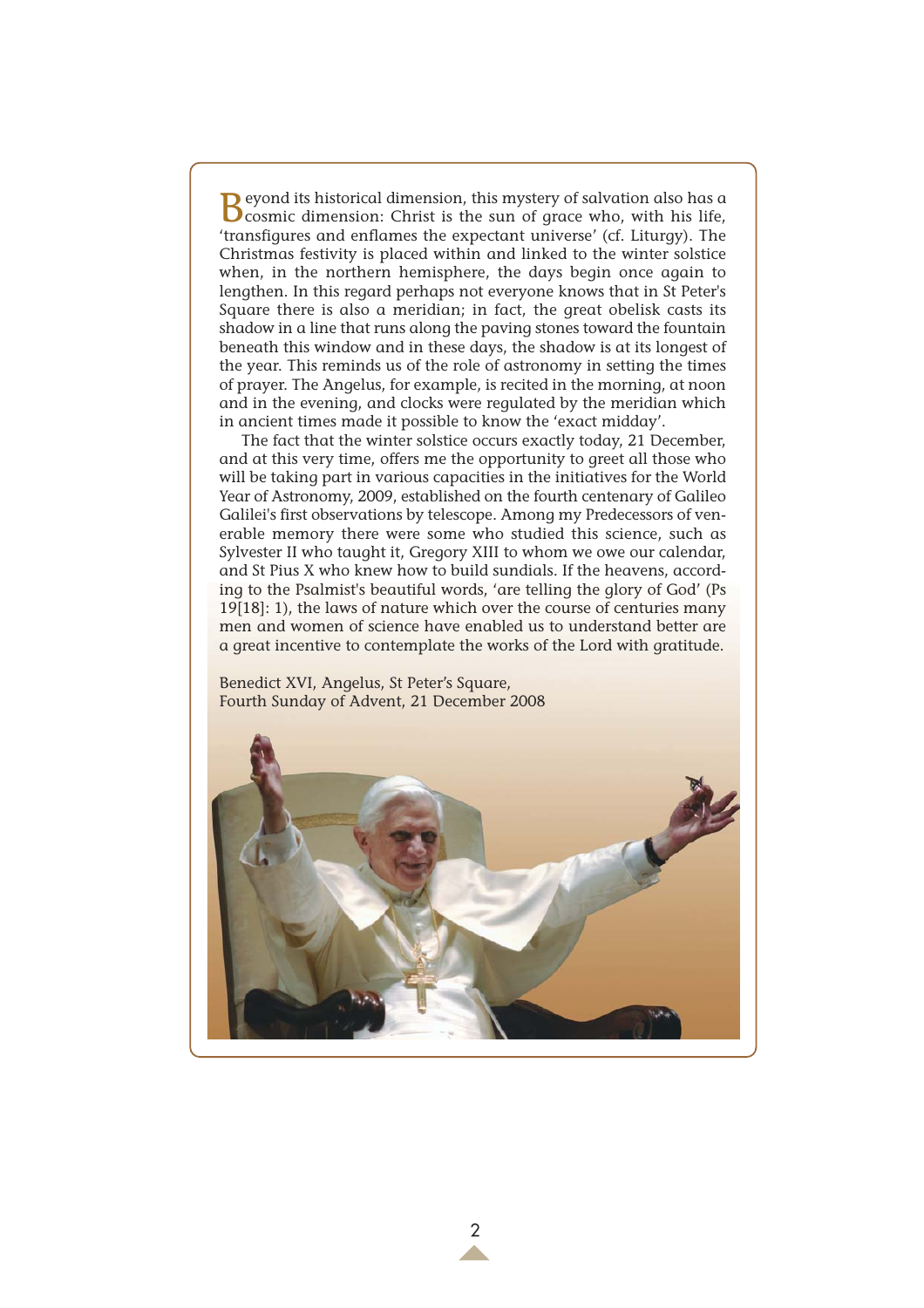# **INTRODUCTION**

*Study Week on Astrobiology*

Prof. JONATHAN I. LUNINE, chair of the Scientific Organizing Committee Dr. JOSÉ G. FUNES, S.J., Director of the Vatican Observatory

strobiology is the study of life's relationship to<br>the rest of the cosmos: its major themes include<br>the origin of life and its precursor materials, the<br>evolution of life on Farth its future prospects on and the rest of the cosmos: its major themes include evolution of life on Earth, its future prospects on and off the Earth, and the occurrence of life elsewhere. Behind each of these themes is a multidisciplinary set of questions involving physics, chemistry, biology, geology, astronomy, planetology, and other fields, each of which connects more or less strongly to the central questions of astrobiology. Stimulated by new capabilities for scientific exploration on and off the Earth, astrobiology seems to be establishing itself as a distinct scientific endeavor.

The study of Astrobiology is a quite appropriate subject for the Pontifical Academy of Sciences which has a multi-disciplinary membership.

The study week being undertaken by the Pontifical Academy of Sciences has an ambitious agenda: to bring together leading scientists in these diverse fields, to share the latest results of their own research and provide a broader perspective of how these results impact other areas of astrobiology. To accomplish these goals successfully will not be easy, because the language – really, to be honest, the jargon – of each of the fields represented by the speakers is not broadly understood. How does one explain to an astronomer the intricacies of chemical markers of biological activity in ancient Earth sediments? Or conversely, how can a molecular biologist be briefed with adequate depth on the latest astronomical techniques for detecting planets? The paradox of astrobiology is that, while one might regard it as a rather narrow and specialized endeavor, one cannot hope as an individual to adequately understand the span of traditional disciplines that form the backbone of the field.

The study week, then, is very much a cross-disciplinary education for experts in one field to gain insight and understanding in other more distant disciplines – but always under the reasonably well-defined rubric of astrobiology. This is nothing new: for the 13 years that astrobiology has been recognized as a nascent field unto itself, scientists have been educating each other in an effort to understand one another's fields. But oftentimes this comes in the environment of the frenetic 'annual conference', that phenomenon of modern scholarship in which the maximum number of talks is packed into the space of a few days, leading to a kind of intellectual bazaar in which scientists shop for nuggets of information (usually, for convenience, in their own discipline), check to make sure that competitors are not hawking the very wares they seek to proffer, or (rarely), venture forth into sessions outside of their own expertise, to puzzle over just what is being said. More focused workshops in astrobiology, as in other sciences, of course occur; but most often in one subfield. In any given month

geologists might be meeting in Vancouver to pour in depth over the latest results on the most ancient appearance of fossils in the terrestrial rock record, while in Rio astronomers pour over new data on the abundance of the life-forming elements in nearby starforming regions, and in Potsdam planetary scientists discuss the latest evidence for life occurring beneath the oxidizing surface of Mars.

The present study week is not a unique event, but it is a relatively rare one. A focused week in which (relatively) cloistered astrobiologists confront each other's fields of research and try to understand them is a difficult but heady undertaking. To make this feasible in a practical amount of time, we have carefully selected speakers who can make their own particular fields of research understandable to astrobiologists from other fields, indeed even to the intelligent layman, and who can connect their research to the broader problems of astrophysics.

The program is organized into eight sessions. Session 1, on **The Origin of Life**, concerns the difficult problem of the mechanisms by which molecules became organized in such a way as to permit life to begin. Life as we know it on Earth is built on a structure of proteins and nucleic acid polymers which carry the information to build the proteins from their constituent amino acids. While complex, life is a very specific and selective organic chemistry: out of the broad range of possible organic acids that abiotic systems can produce, life utilizes just a handful; likewise, life largely utilizes just left-handed amino acids and right handed sugars. There is much more to the biochemistry of life than this, but it is exemplary of the challenge chemists and biochemists face in understanding how the cacophony of abiotic organic chemistry evolved into the structured symphony of life. Likewise, teasing out of the scant geologic record of the early Earth some indication of the environmental conditions under which life formed is an extremely difficult task, because geologic activity – the forces of tectonics, erosion, impacts of asteroidal material – have largely erased the evidence of the Earth's environment in its first half-billion years after formation.

Session 2, **Habitability Through Time**, concerns the problem of how the Earth has been able to sustain life over its long geologic history. Here the geologic record is more ample than that during the time life is presumed to have begun (and, it should be made clear, we have no precise understanding of when that in fact occurred). But now the processes are more complex: a variety of scales of space, time and energy come into play. The Sun itself, which is often tacitly regarded as the stable sustainer of the liquid water essential for life as we know it, was approximately 30% less bright early in the Earth's history than it is today. Yet geological evidence for liquid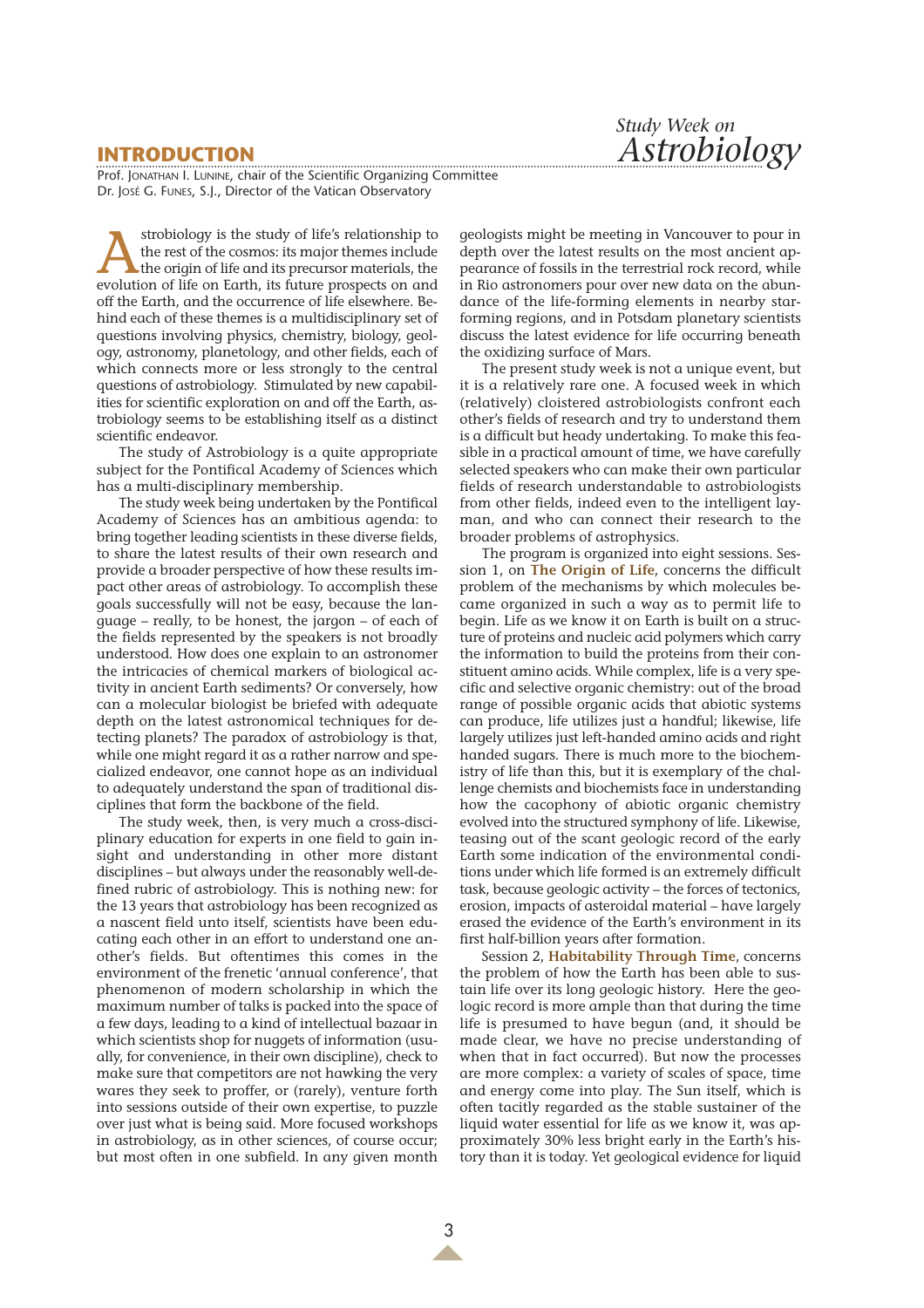water on Earth's surface when the Sun was so faint suggests that our atmosphere must have provided a much stronger greenhouse effect than, and been quite different from, that of today. Episodes of severe glaciation in the geologic record suggest that from time to time the atmospheric 'thermostat' failed.

How life – even at the molecular level – and the environment have interacted over geologic time is the subject of Session 3, **Environment and Genomes**. Molecular signatures of the biochemical reactions sustaining life remain in the geologic record, giving us hints of the changes over vast periods of time. Lessons from life forms that live in extreme environments, such as submarine vents and the Earth's driest deserts, aid the interpretation of this record. The relatively sudden appearance of animal life late in the Earth's history remains a mystery whose solution might be found in both the environment of the time and the workings of the genome.

Earth seems to be unique in our solar system in terms of its abundant life, and yet we cannot be sure that life is not present on Mars or elsewhere in the solar system. Session 4, **Detecting Life Elsewhere**, explores the prospects and techniques for finding life in a variety of environments elsewhere in the solar system, beyond Mars to the asteroids and the moons of Jupiter and Saturn.

Whether or not life exists elsewhere within our own solar system, the vast Milky Way Galaxy of which we are a part contains over 100 billion stars. If planets are a common feature of such stars, might life be as well? The next three sessions explore in a systematic fashion the detection, formation, and properties of planets around other stars: 'extrasolar planets'. Session 5, **Search Strategies for Extrasolar Planets**, explains the various techniques used to find planets around other stars and determine their properties. Already, about 380 extrasolar planets are

known, and the number of stars searched suggests that at least 10% of stars similar in properties to our own Sun have at least one planet. Session 6, **Formation of Extrasolar Planets**, details progress in understanding how planets form as a part of the process of the formation of stars. Two outstanding questions are what determines when a rocky planet like the Earth will form versus a gas giant like Jupiter, and is the process of planet formation materially different around stars much smaller than our Sun. Finally, Session 7, **Properties of Extrasolar Planets**, brings to bear computer modeling, astronomical data and a bit of speculation on the question of the properties of extrasolar planets as a function of the properties of, and distances from, their parent stars.

Ultimately, much of the fascination of astrobiology comes from the question of whether sentient life forms exist on other worlds, and whether forms of life alien to our own in fact coexist with us – today – on our own home world. Session 8, **Intelligence Elsewhere and Shadow Life**, explores both these issues. The search for intelligent life elsewhere is being conducted by listening to the cosmos with radio telescopes in an effort to pick up a signal of inarguably artificial origin. A search for life with a biochemistry different from that of all the known life on Earth – what has been termed 'shadow life' – on our own planet is a fascinating possibility but one fraught with daunting difficulties.

Astrobiology is an effort to use a diverse range of scientific techniques, focused on targets from the molecules in cells to the vast cosmos around us, to provide a deeper appreciation of humankind's place in the cosmos. It is a recognition of the remarkable intricacies of all that is within and around us and a 21st century realization of the psalmist's recommendation (*Ps* 111:2) to delight in its study.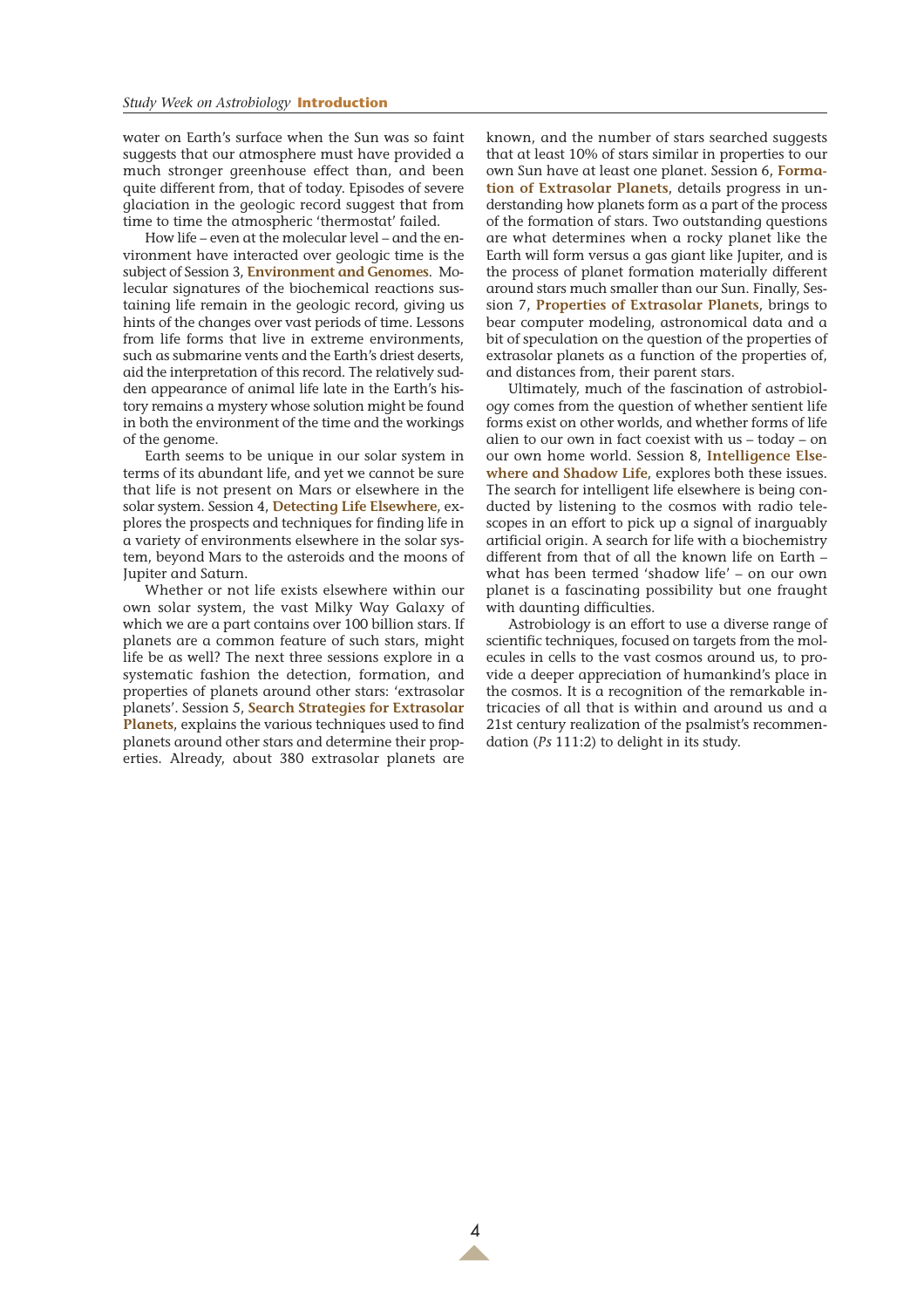# **PROGRAM**



|                                                          | FRIDAY, 6 NOVEMBER 2009                                                          |  |  |  |  |
|----------------------------------------------------------|----------------------------------------------------------------------------------|--|--|--|--|
| 9:00                                                     | Word of Welcome, and Greeting by the Holy Father<br>H.Em. Card. Giovanni Lajolo  |  |  |  |  |
| 9:20                                                     | <b>Outstanding Questions in Astrobiology</b><br>J.I. Lunine                      |  |  |  |  |
|                                                          | SESSION 1 . ORIGIN OF LIFE (Chair J.I. Lunine)                                   |  |  |  |  |
| 10:00                                                    | Kinetics, Catalysis, and the Origin of Metabolism<br>S.D. Copley                 |  |  |  |  |
| 10:40                                                    | Coffee break                                                                     |  |  |  |  |
| 11:10                                                    | Towards a Theory of Life<br>S. Benner                                            |  |  |  |  |
| 11:50                                                    | The Geological Record of Early Life on Earth (and its Limitations)<br>F. Westall |  |  |  |  |
| 12:30                                                    | Discussion on Session 1<br>J.I. Lunine (lead)                                    |  |  |  |  |
| 13:10                                                    | Lunch at the Casina Pio IV                                                       |  |  |  |  |
| SESSION 2: HABITABILITY THROUGH TIME (Chair E.J. Gaidos) |                                                                                  |  |  |  |  |
| 14:50                                                    | The Earliest Earth's Atmosphere<br><b>F. Selsis</b>                              |  |  |  |  |
| 15:30                                                    | Evolution of Earth's Atmosphere and Climate<br>J.F. Kasting                      |  |  |  |  |
| 16:10                                                    | Snowball Earth: Causes, Occurrences & Habitability<br>I.L. Kirschvink            |  |  |  |  |
|                                                          | 16:50 Coffee break                                                               |  |  |  |  |
| 17:20                                                    | Discussion on Session 2<br>E.J. Gaidos (lead)                                    |  |  |  |  |
|                                                          | SESSION 3: ENVIRONMENT AND GENOMES (Chair F. Westall)                            |  |  |  |  |
| 18:00                                                    | Life & Environment in Earth's Middle Age<br>A.H. Knoll                           |  |  |  |  |
| 18:40                                                    | Molecular Signatures of Life Through Time<br><b>R.E. Summons</b>                 |  |  |  |  |
| 19:20                                                    | Dinner at the Casina Pio IV                                                      |  |  |  |  |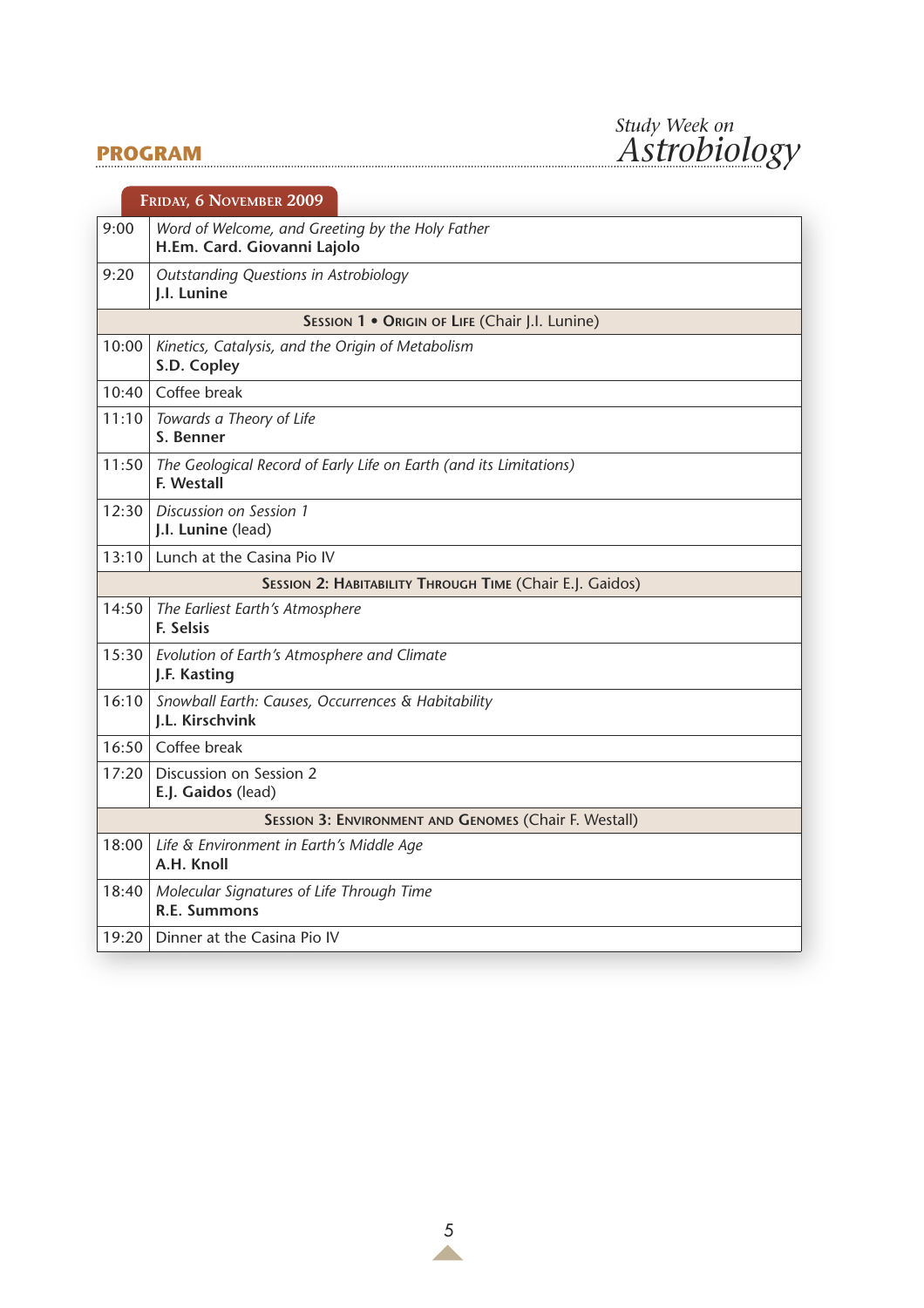# *Study Week on Astrobiology* **Program**

|       | SATURDAY, 7 NOVEMBER 2009                                                                                       |  |  |
|-------|-----------------------------------------------------------------------------------------------------------------|--|--|
| 9:00  | Submarine Hydrothermal Vents: Limits of Life, Early Evolution and the Search for Habitable Planets<br>J. Baross |  |  |
| 9:40  | Conditions During the Emergence of Animal Life<br>E.J. Gaidos                                                   |  |  |
| 10:20 | Coffee break                                                                                                    |  |  |
| 10:50 | The Atacama Desert as an Analog Model for Mars<br>R. Vicuña                                                     |  |  |
| 11:30 | Discussion on Session 3<br>F. Westall (lead)                                                                    |  |  |
|       | SESSION 4 · DETECTING LIFE ELSEWHERE (Chair A.H. Knoll)                                                         |  |  |
| 12:10 | Europa: Next Destination in the Search for Life<br>M. Blanc                                                     |  |  |
| 12:50 | Lunch at the Casina Pio IV                                                                                      |  |  |
| 14:30 | Titan and Enceladus: Astrobiological Analogs with Earth<br>A. Coustenis                                         |  |  |
| 15:10 | <b>Life in Water-Rich Asteroids?</b><br>J.C. Castillo-Rogez                                                     |  |  |
| 15:50 | Early Mars: Cradle or Coffin?<br>R. Pierrehumbert                                                               |  |  |
| 16:30 | Coffee break                                                                                                    |  |  |
| 17:00 | Discussion on Session 4<br>A.H. Knoll (lead)                                                                    |  |  |
| 18:00 | Dinner at the Casina Pio IV                                                                                     |  |  |

# **SUNDAY, 8 NOVEMBER 2009**

| 7:00 |                                     | Bus leaves Domus Sanctae Marthae on pilgrimage to Assisi                                          |
|------|-------------------------------------|---------------------------------------------------------------------------------------------------|
|      |                                     | 12:00 Holy Mass at the Basilica of St Francis in Assisi celebrated by H.Em. Card. Giovanni Lajolo |
|      |                                     |                                                                                                   |
|      | 13:30 Lunch at Assisi               |                                                                                                   |
|      | 19:00   Dinner at the Casina Pio IV |                                                                                                   |
|      |                                     |                                                                                                   |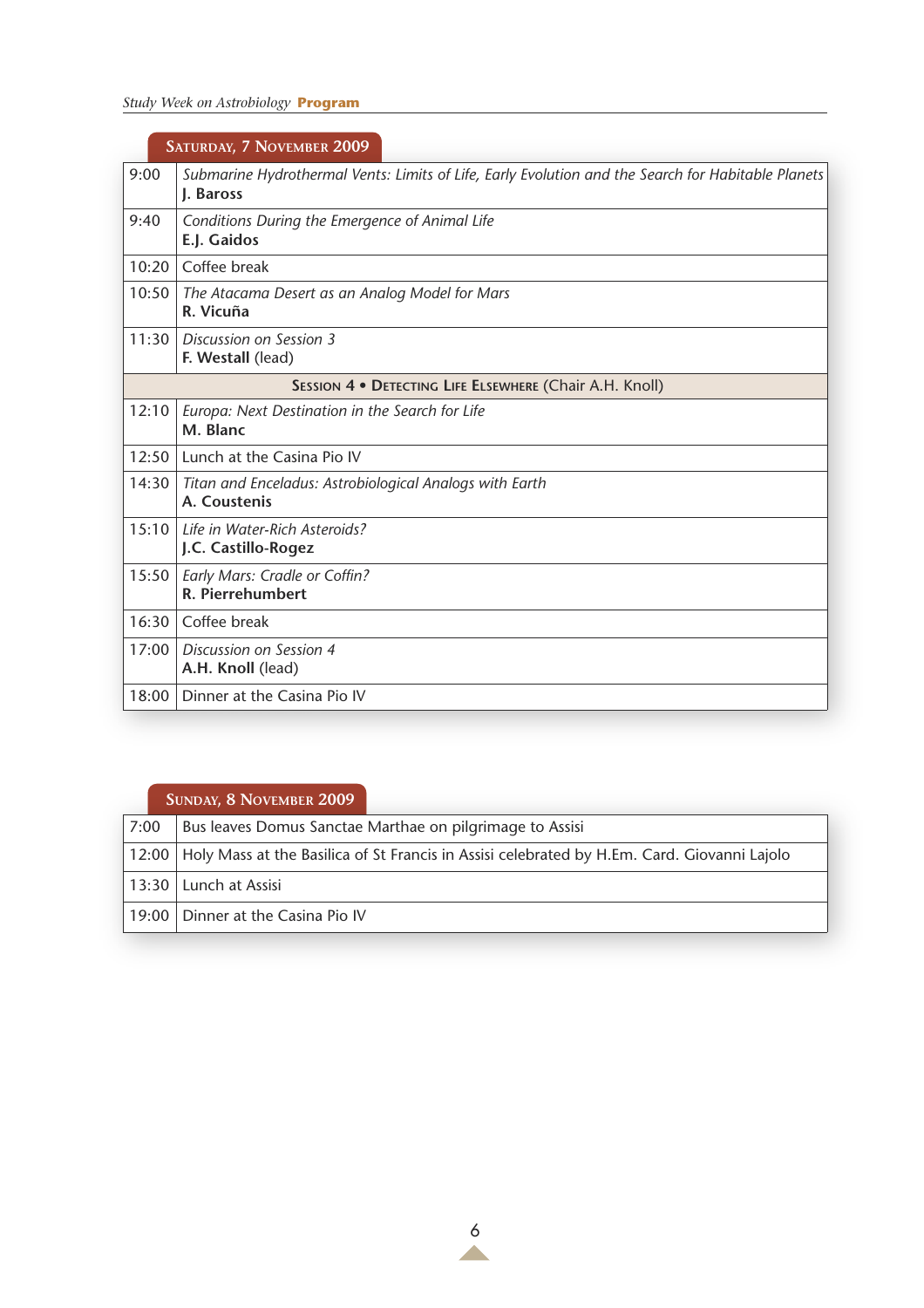| MONDAY, 9 NOVEMBER 2009                                               |                                                                                                             |  |  |
|-----------------------------------------------------------------------|-------------------------------------------------------------------------------------------------------------|--|--|
| SESSION 5 . SEARCH STRATEGIES FOR EXTRASOLAR PLANETS (Chair C. Impey) |                                                                                                             |  |  |
| 9:20                                                                  | Search and Characterization Strategies<br>S. Seager                                                         |  |  |
| 10:00                                                                 | <b>Review of Detected Low Mass Planets</b><br>C. Lovis                                                      |  |  |
| 10:40                                                                 | Coffee break                                                                                                |  |  |
| 11:10                                                                 | Study of Exoplanet Atmospheres and the Small Star Opportunity<br>D. Charbonneau                             |  |  |
| 11:50                                                                 | Low-Mass Planets Around Faint Nearby Dwarf Stars<br>D. Minniti                                              |  |  |
| 12:30                                                                 | Discussion on Session 5<br>C. Impey (lead)                                                                  |  |  |
|                                                                       | 13:10 Lunch at the Casina Pio IV                                                                            |  |  |
|                                                                       | SESSION 6 · FORMATION OF EXTRASOLAR PLANETS (Chair D. Minniti)                                              |  |  |
| 14:30                                                                 | <b>Formation of Giant Planets</b><br>W. Benz                                                                |  |  |
| 15:10                                                                 | Formation of Earth-Sized Planets<br>S.N. Raymond                                                            |  |  |
| 15:50                                                                 | Discussion on Session 6<br>D. Minniti (lead)                                                                |  |  |
| 16:30                                                                 | Coffee break                                                                                                |  |  |
|                                                                       | SESSION 7 · PROPERTIES OF EXTRASOLAR PLANETS (Chair R.T. Pierrehumbert)                                     |  |  |
| 17:00                                                                 | Characterising Exoplanet Atmospheres, from Gas Giants to Terrestrial Habitable Planets<br><b>G.</b> Tinetti |  |  |
| 17:40                                                                 | Habitability of Exoplanets<br>D.D. Sasselov                                                                 |  |  |
| 18:20                                                                 | Discussion on Session 7<br>R.T. Pierrehumbert (lead)                                                        |  |  |
| 19:00                                                                 | Dinner at the Casina Pio IV                                                                                 |  |  |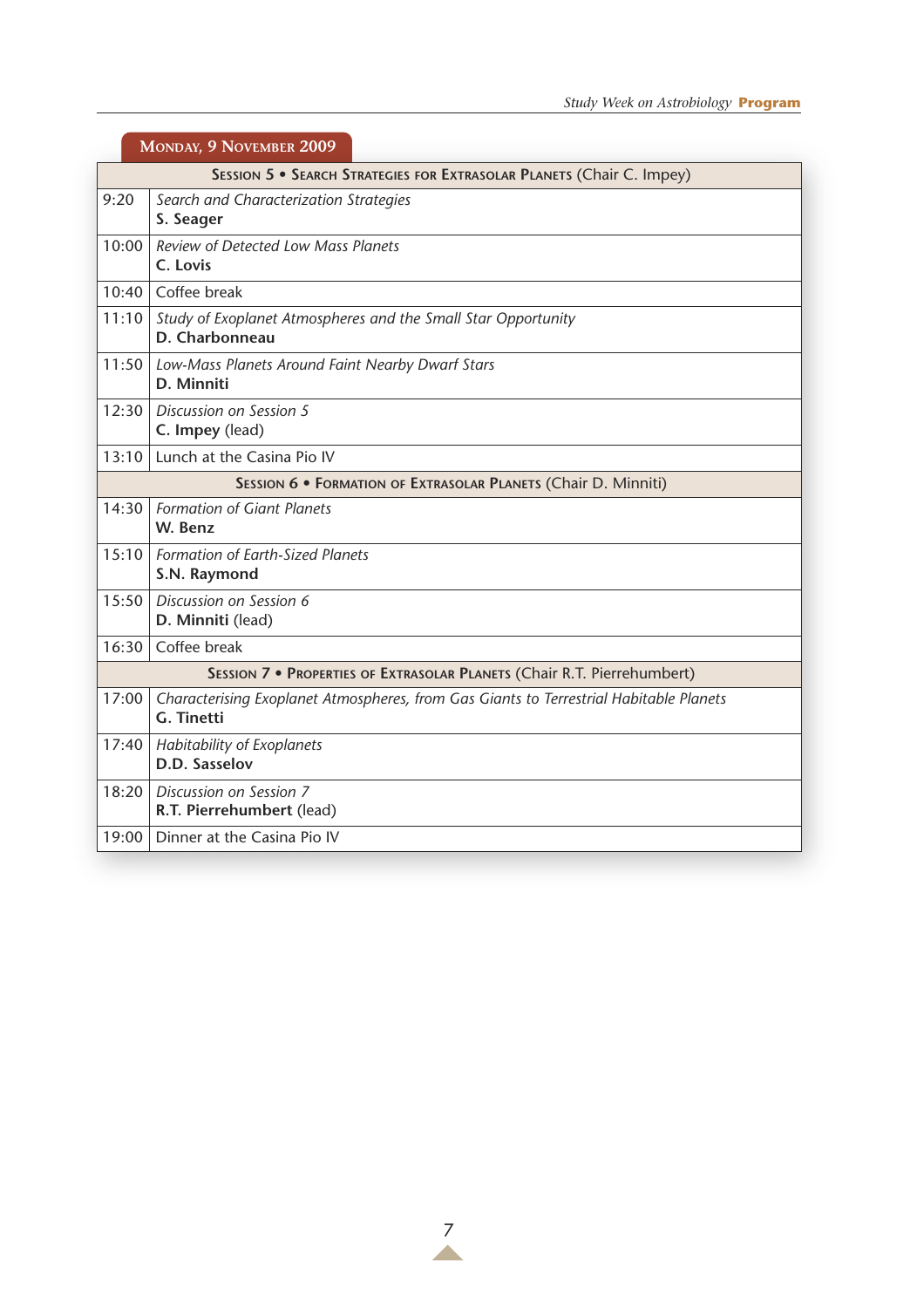# *Study Week on Astrobiology* **Program**

| TUESDAY, 10 NOVEMBER 2009                                              |                                                        |  |
|------------------------------------------------------------------------|--------------------------------------------------------|--|
| 9:00                                                                   | Briefing on Proceedings Volume<br>J.G. Funes/C. Impey  |  |
| SESSION 8 • INTELLIGENCE ELSEWHERE AND SHADOW LIFE (Chair S.A. Benner) |                                                        |  |
| 9:30                                                                   | SFTI Turns 50<br>J.C. Tarter                           |  |
| 10:10                                                                  | Searching for Multiple Origins of Life<br>P. Davies    |  |
| 10:50                                                                  | Coffee break                                           |  |
| 11:30                                                                  | Discussion on Session 8<br>S.A. Benner (lead)          |  |
| 12:10                                                                  | Reflections on the Future of Astrobiology<br>C. Impey  |  |
| 12:50                                                                  | Final Remarks and Work on the Summary Statement<br>All |  |
| 13:30                                                                  | Lunch at the Casina Pio IV                             |  |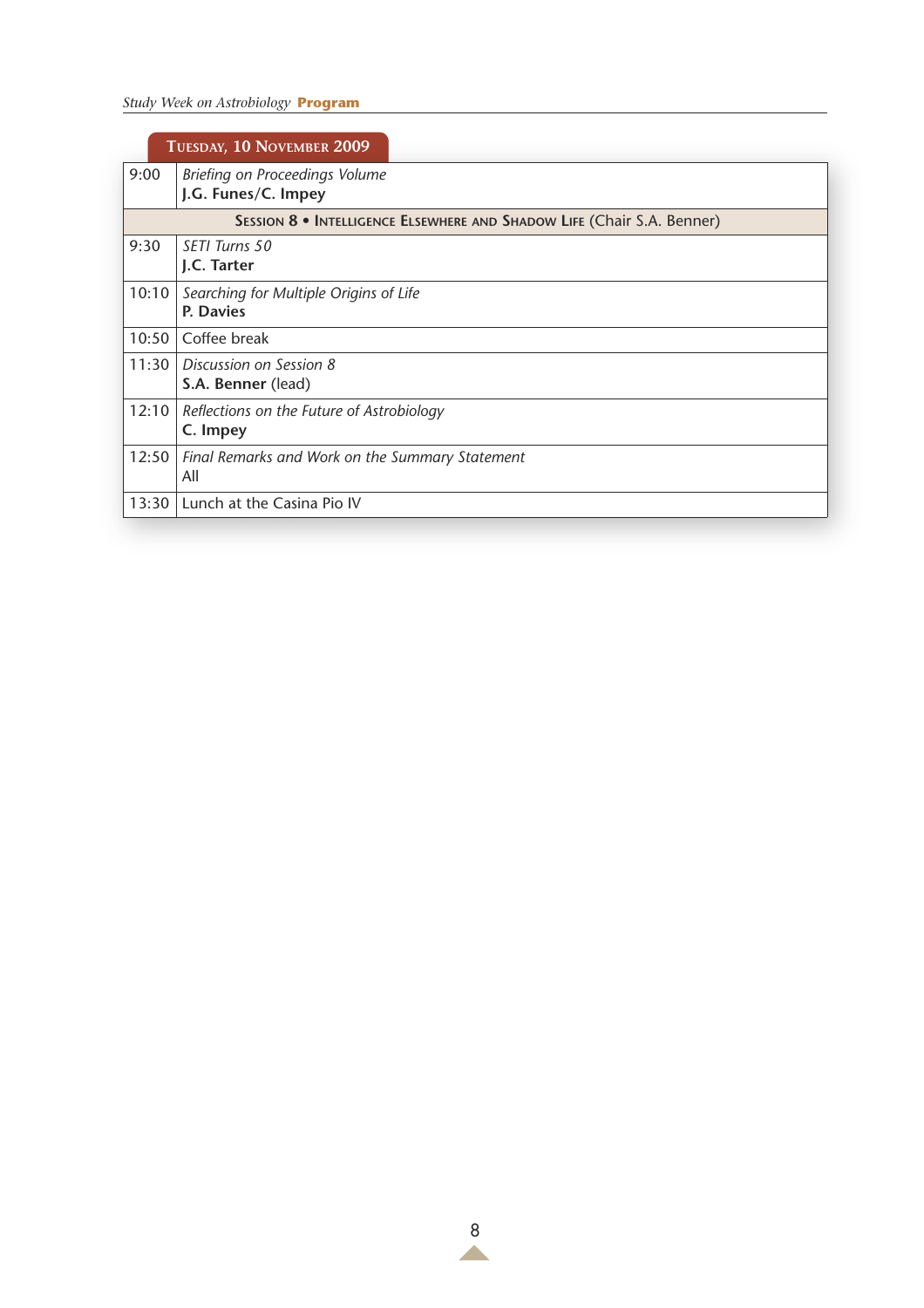# **ABSTRACTS**

## **Submarine Hydrothermal Vents: Limits of Life, Early Evolution and the Search for Habitable Planets**

**JOHN BAROSS** 

The two types of hydrothermal vent environments, mag-<br>ma-driven and peridotite-hosted, offer many contrasting<br>with the many contrasting habitat conditions for microbial communities. These environments span a wide range of chemical and physical conditions that include almost all of the extremes in temperature, Eh, salinity and heavy metal concentrations that limit where life can exist. Moreover, vent microorganisms have adapted to habitat conditions that include flowing fluids, porous spaces within basalt, sulfides and sediments, the surfaces of rocks and animals and the subseafloor potentially to depths in the crust exceeding 6 km. Hydrothermal systems produce volatiles, such as  $H_2$ ,  $H_2S$ ,  $CH_4$ , CO, CO, and trace metals that are important sources of carbon and energy, and nutrients for organisms. The sources of volatiles include magma degassing, water/rock reactions, and abiotic reduction of  $CO<sub>2</sub>$  to methane and possibly other organic compounds. All of these reactions take place in the subseafloor and are not always dramatically expressed on the seafloor. Recently, a peridotite-hosted hydrothermal vent environment was discovered on the Mid-Atlantic Ridge. This environment, named the 'Lost City Hydrothermal Field' is a source of high concentrations of hydrogen and methane and organic acids and hydrocarbons produced abiotically from serpentinization reactions that take place in the crust. Hallmark characteristics of both types of high temperature hydrothermal vent microbial communities are that they utilize hydrogen as a primary energy source and they exist as biofilms. This is interesting in that there are parallels between the energy metabolic reactions of these microbial biofilms and the chemistry of the  $H_2$ -CO<sub>2</sub> redox couple that are present in hydrothermal systems, thus indicating the possibility that vent autotrophy might provide clues about the kinds of reactions that initiated the chemistry of life. Moreover, an argument can be made that obtaining evidence for active tectonics and hydrothermal activity on any planetary body (presently or in the past), mechanisms that are vital for extracting life-supporting volatiles and elements from rocks and creating diverse environmental settings, would increase the probability for its ability to support life.

### **Towards a Theory of Life**

STEVEN A. BENNER

One of the most reductionist definition-theories for life holds that it is a self-sustaining chemical system capable of Darwinian evolution. While this has been advanced as a universal definition-theory, it is clearly Earth-centric, as it conforms closely to the features of the terran life that we know. This talk will survey four general approaches that have exploited this definition in the Benner laboratory to understand the concept of 'life' as a universal, assessing its likely form and distribution in the cosmos. The first works backwards in time from modern life, using biotechnology to resurrect ancient genes and proteins for study in the laboratory. Another works forward in time, starting with simple organic molecules that are formed without life, to ask how these might have self-assembled to give the first living systems. The third considers 'weird' environments in the solar system, those that deviate significantly from those on Earth that hold terran life. The last involves synthesis, where

self-replicating Darwinian systems are constructed artificially to see what emergent properties in biology they can yield. Together, these four approaches are constraining the 'black box' that capture the phenomenon of 'life' according to current reductionist theories of life to understand the potential and limitations of such simple models.

#### **The Formation of Giant Planets**

### WILLY BENZ

Since the discovery in 1995 of the first planet outside the<br>Solar system by the Swiss astronomers Michel Mayor and Didier Queloz, over 350 exoplanets have now been found. While most of them are giant planets, stunning improvements in the detection techniques allows today the discovery of planets only a few times more massive than the Earth. With increasing numbers, the population of exoplanets begins to provide strong constraint to planet formation models. Quantitative comparisons between observations and theoretical calculations are becoming possible through a population synthesis approach. Such comparisons allow identifying the major uncertainties and their observational consequences. In this talk, I will briefly review the recent progress in the theory of giant planet formation and pinpoint these major uncertainties. In addition, I will stress the importance of considering the formation of giant and terrestrial planets simultaneously and self-consistently.

#### **Europa: Next Destination in the Search for Life**

MICHEL BLANC

The exploration of the Jovian System and its fascinating<br>satellite Europa is one of the priorities presented in ESA's<br>satellite Europa is one of the priorities presented in ESA's 'Cosmic Vision' strategic document. The Jovian System indeed displays many facets. It is a small planetary system in its own right, built-up out of the mixture of gas and icy material that was present in the external region of the solar nebula. Through a complex history of accretion, internal differentiation and dynamic interaction, a very unique satellite system formed, in which three of the four Galilean satellites, Europa, Ganymede and Callisto are locked in the so-called Laplace resonance. The energy and angular momentum they exchange among themselves and with Jupiter contribute to various degrees to the internal heating sources of the satellites. While all three are likely to host sub-surface oceans, only Europa's ocean is believed to extend between its geodynamically active icy crust and its silicate mantle, possibly providing the main conditions for habitability. For this very reason, Europa is one of the best candidates for the search for life in our Solar System. We will review our current understanding of how these habitability conditions may be fulfilled at Europa, and what measurements need to be performed there with a dedicated mission to Europa. To understand in a more generic way habitability conditions around giant planets, we also need to go beyond Europa itself and address two more general questions at the scale of the Jupiter system: to what extent is its possible habitability related to the initial conditions and formation scenario of the Jovian satellites? To what extent is it due to the way the Jupiter system works? For these reasons NASA and ESA are embarking on a joint mission to the Jupiter sys-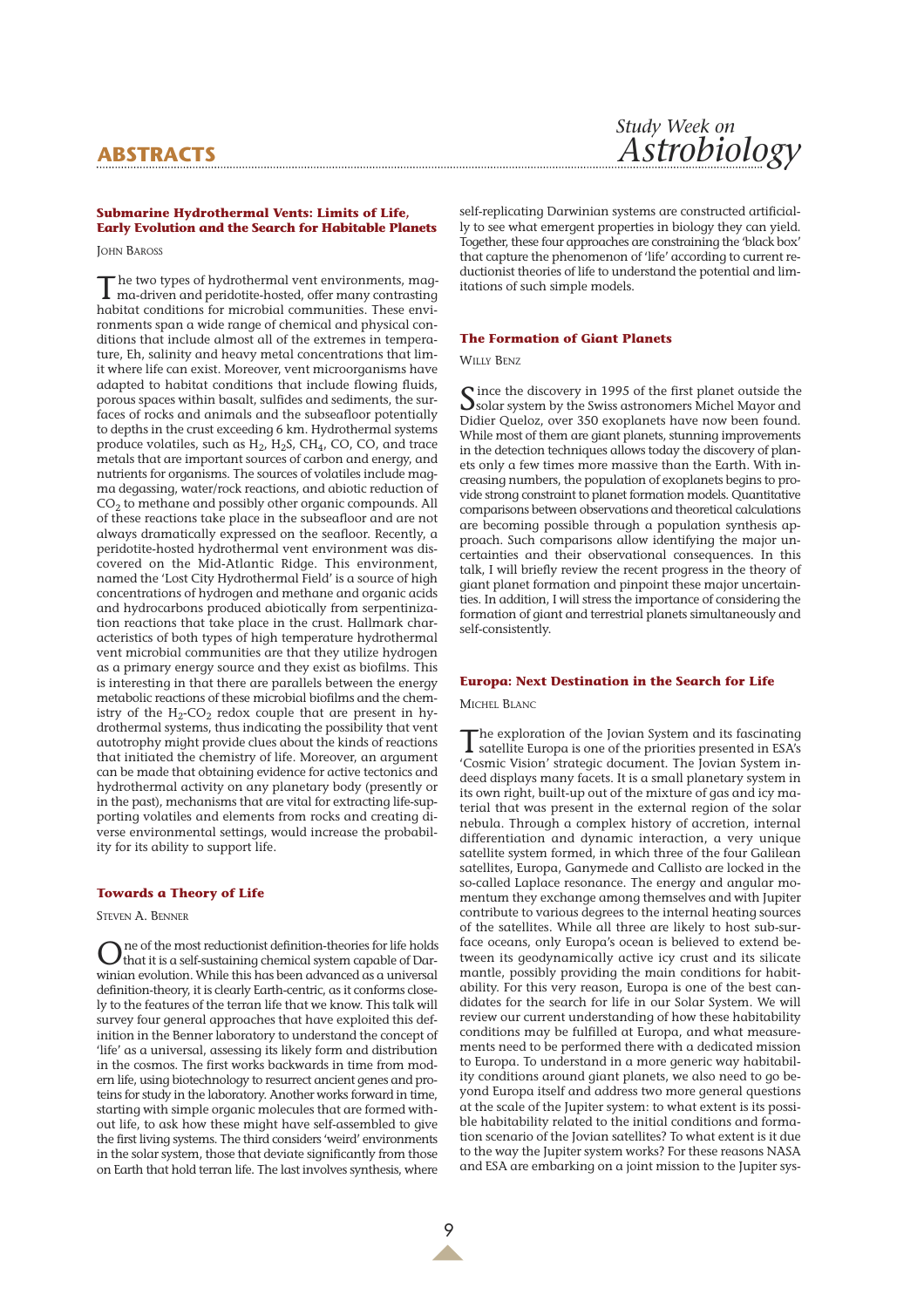tem, involving an orbiter of Europa and an orbiter around Ganymede, the largest moon in the solar system. Pending final selection in the ESA Cosmic Vision implementation process, the mission would launch in 2020, some three years after the anticipated completion of Cassini.

## **Life in Water-Rich Asteroids?**

JULIE C. CASTILLO-ROGEZ

Large, low-density C-type asteroids are abundant in the main belt. The most prominent of these objects is the dwarf planet Ceres, which presents an advanced stage of evolution. Ceres is almost twice as large as Enceladus, and both objects contain more than 50% of water in volume. Although asteroids cannot benefit from tidal heating like outer planet satellites, their proximity to the Sun warrants an everlasting supply of energy. Observations with the Hubble Space Telescope and geophysical modeling indicate that Ceres is likely to be differentiated. Besides, warm surface temperatures may promote the preservation of a deep liquid layer, if the water shell contains second-phase volatile impurities and hydrated minerals. Indeed, even if Ceres were 'frozen', i.e., its interior were in thermal equilibrium with its surface, then its internal temperature would still reach at least 180 K in low-latitude regions. These conditions offer a context suitable to endogenic activity involving the exchange of material between the interior and the surface. Recent ground-based observations indicate the presence of brucite and magnesite at the surface of Ceres, the signature of pervasive hydrothermal alteration whose origin, surficial or due to internal processes, remains to be understood. The many questions raised by astronomical observations of Ceres will hopefully be answered by the *Dawn* Mission that will visit the protoplanet in 2015. The *Dawn* Mission is instrumented with the capability to measure composition and constrain internal properties and geological evolution. This information will help better assess the astrobiological potential of the dwarf planet. Other, large C-type asteroids may also harbor habitable conditions as a result of warm surface temperature. We will review the main characteristics of these protoplanets, discuss possible formation scenarios for these objects, address their genetic link to meteorites, and discuss their habitability potential. We will also present ongoing plans for the future exploration of these objects and the techniques that can be used for constraining their internal structure and habitability.

## **The Study of Exoplanet Atmospheres and the Small Star Opportunity**

DAVID CHARBONNEAU

When exoplanets are observed to transit their parent stars,<br>we are granted direct estimates of their masses and radii, permitting us in turn to infer a bulk composition and a likely formation history. Perhaps most intriguingly, transiting planets also afford studies of their atmospheres, both through the study of starlight transmitted during transit, and through the modulation of infrared emission when the planet disappears behind its parent star during an event known as secondary eclipse. In the past decade, these methods have yielded stunning advances in our understanding of gas giant exoplanets and their atmospheres. Yet it is only during the last months of 2009 that astronomers have uncovered the first transiting examples of much smaller bodies composed primarily of rock and ice. Should we succeed in finding examples of such planets in the habitable zones of low-mass stars, then we could undertake the study of their atmospheres in the next 5 years and jumpstart our hunt for biomarkers in the atmosphere enshrouding a world orbiting another star.

## **Kinetics, Catalysis and the Origin of Metabolism**

SHELLEY D. COPLEY

Catalysts are essential for life; nearly every reaction that occurs in extant cells is catalyzed by an enzyme. Catalysts must have been essential for the emergence of life, as well, enabling a proto-metabolic network that supplied the precursors of macromolecules. Early catalysts such as minerals and small molecules would likely have been inefficient relative to the prodigious enzymes of today, but still important for accelerating rates of useful reactions. Although the importance of rate acceleration by catalysts is obvious, a lessappreciated role for early catalysts would have been to prune complex proto-metabolic networks by channeling molecules through particular pathways and thereby allowing accumulation of higher concentrations of a few components, rather than low concentrations of many components. This principle will be illustrated by experiments showing that pyruvate is converted to different products by different minerals found in hydrothermal vents. These results suggest that mapping of catalytic reactivity space with respect to mineral type, small molecules, temperature, and pH is needed to delineate the various microenvironments that may have contributed to proto-metabolism and the suite of molecules available for life. A model for how early catalysts may have promoted the emergence of the RNA World will also be discussed.

## **Titan and Enceladus: Astrobiological Analogs with Earth**

ATHENA COUSTENIS

Titan is currently the only confirmed exobiotic environment known to us. It is also perhaps the most intriguing object in our Solar System. Our understanding of Titan, and of its kronian sibling Enceladus, has been greatly enhanced by the data returned by the Cassini-Huygens mission since 2004 and still operating on the spot. Thus, we know today that the thick atmosphere layer – covering the satellite's mysterious surface – is essentially made of nitrogen, with small amounts of methane and hydrogen. The combination among these mother molecules produces an exciting organic chemistry in Titan's atmosphere, with hydrocarbons and nitriles (one of the latter, HCN, is a prebiotic molecule). The organic chemistry, climate conditions, meteorology, methane cycle and other aspects of the surface make Titan an extremely important astrobiological place. Similarly, a strong bioastronomical potential is afforded by Enceladus who is surrounded by an atmosphere created by water ice and organics ejections coming from the interior. I will discuss our current understanding of the astrobiological aspects of the two satellites as inferred from current and past observations. After the Cassini-Huygens mission, there will remain several unanswered questions on the astrobiological aspects of the satellites which will require a future mission with an optimized orbital tour, specific in situ elements and advanced instrumentation, such as the Titan Saturn System Mission studied in 2008.

## **Searching for Multiple Origins of Life**

## PAUL DAVIES

Astrobiologists are aware that extraterrestrial life might dif-fer fundamentally from known life, and considerable thought has been given to possible signatures that might attach to weird forms of life on other planets. So far, however, very little attention has been paid to the possibility that our own planet might also host microbial communities of weird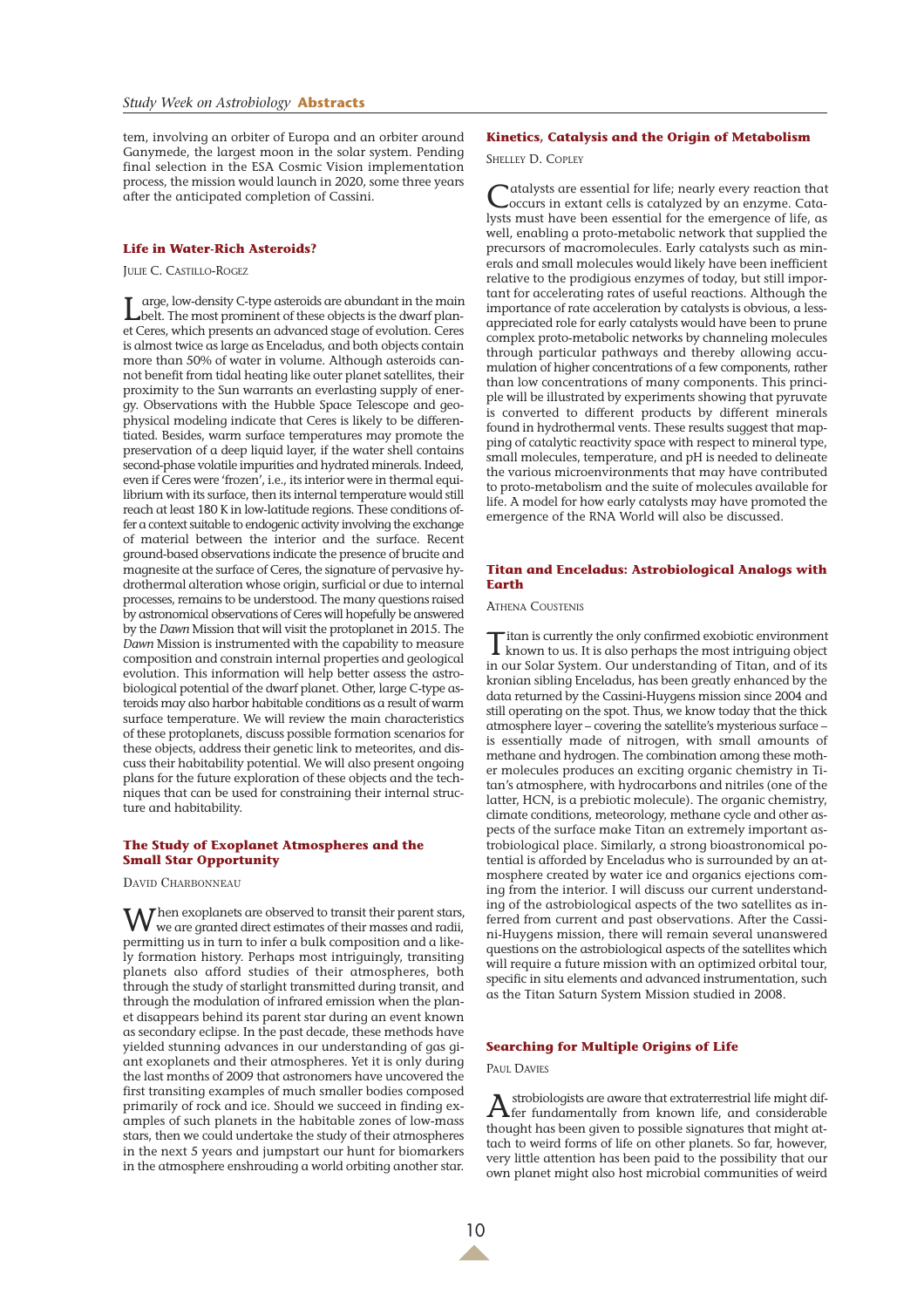life – that is, life as we do not know it. If life arises readily in earthlike conditions, as many astrobiologists contend, then it may well have started many times on Earth itself, raising the question of whether one or more shadow terrestrial biospheres of alternative life forms have existed in the past, or still exist today. The issue is critical to the question of whether or not we are alone in the universe, because if life has started from scratch many times on Earth, it is likely also to have started on many earthlike planets. In my talk I shall discuss possible signatures of weird life, and outline some simple strategies for seeking evidence of a shadow biosphere.

#### **Conditions During the Emergence of Animal Life**

ERIC J. GAIDOS

Animal life emerged in the late Precambrian before 540 million years ago (Ma), and perhaps as early as ca. 600 Ma. This pivotal event was accompanied by low-latitude glaciations and large excursions in the isotopic composition of inorganic carbon in surface waters. It was preceded by a long interval in which the deep ocean was sulfidic and the concentration of oxygen in the atmosphere was well below the modern value. The link between oxygenation of the oceans and the appearance of animals in the fossil record is widely accepted, but the causal relationships between marine biogeochemical cycles, climate, and atmospheric composition are controversial. I describe how high marine sulfide might have maintained low oxygen, high methane, and declining carbon dioxide  $(CO<sub>2</sub>)$  in the Precambrian atmosphere, and how Earth may have escaped from this condition only when low  $CO<sub>2</sub>$  and marine bicarbonate (HCO<sub>3</sub>-) triggered a 'biotic crisis' near the end of the Precambrian. The tempo of planetary change depended on the luminosity evolution of the Sun and the abundance of sulfur in magmas and volcanic gases, and may be different on planets around other stars.

#### **Reflections on the Future of Astrobiology**

CHRIS IMPEY

 $A$ strobiology is a young and exciting, interdisciplinary field<br>of science. In a few decades, the terrestrial frontier has seen insights into the range of life on Earth and its origin, and the varied mechanisms by which life turns energy into information. Meanwhile, the extraterrestrial frontier has witnessed the discovery of about 400 exoplanets, some of which are nearly Earth-like, the identification of several habitable locations in the Solar System, and the use of new technology to search for extraterrestrial intelligence with increased sensitivity. The future of astrobiology will be most sharply defined by the discovery of life beyond Earth. History may not a good guide to the future, just as life on Earth may not be a good guide to the characteristics of biology elsewhere. It is of course possible that scientists' optimism about the broad predisposition of the universe for life is misplaced, rendering biology rare and difficult to detect. Nonetheless, this talk will hazard guesses on how the subject may evolve and what the best research avenues might be to make the breakthrough discovery.

## **Habitability of the Earth and Evolution of Its Atmosphere**

JAMES F. KASTING

Earth is comfortably within the habitable zone of the Sun – the region where liquid water can exist on a planet's surface – so it may not seem surprising that the Earth has remained habitable, and inhabited, throughout most or all of its recorded history. Solar luminosity has increased by 40 percent from its original value during that time, however, so a complex interplay of factors was needed to actually keep the planet fit for life. Chief amongst these factors was the negative feedback between atmospheric  $CO<sub>2</sub>$  and climate provided by the carbonate-silicate cycle. All other things being equal, low surface temperatures on the early Earth would have led to slower rates of silicate weathering, and thus to buildup of volcanic CO<sub>2</sub>, which would have helped offset the lower temperatures by providing greenhouse warming. Models based on CO<sub>2</sub> feedback alone, however, predict more  $CO<sub>2</sub>$  than is consistent with various  $CO<sub>2</sub>$  indicators, specifically paleosols and siderite banded iron-formations. This suggests that  $CH_4$  may have played a role, as well. The  $CH_4$  greenhouse effect is complicated, though, because too much CH4 can lead to formation of hydrocarbon haze, which creates an anti-greenhouse effect that can cool the planet. The details of how this haze forms and how it interacts with incident solar radiation are still being worked out. I will provide an update on where this modeling stands. I will also talk about the controversial O and Si isotopic evidence for hot Archean climates and how this evidence can be weighed against other climate indicators.

#### **Snowball Glaciation: Lessons for Habitability on Earth and Elsewhere**

JOSEPH L. KIRSCHVINK & TIMOTHY D. RAUB

Earth's glacial record has become more frequent but less severe as the planet has aged. Although many Precambrian glaciations supported sea ice in tropical to equatorial latitudes, well within a 'Snowball Earth' zone predicted by ice-albedo runaway in energy-balance models, it remains uncertain whether Precambrian interglacial Earth supported a polar ice mass. All Precambrian glaciations display geochemical evidence of syn- and post-glacial oxidation (Raub & Kirschvink, 2008). Beneath the modern Antarctic ozone hole, ultraviolet photochemical reactions trap frozen  $H_2O_2$ ; this same process oxidizes icy moons like Europa and Enceladus. Prior to terrestrial atmospheric oxygenation, such icebound peroxides might reach parts-per-thousand levels, sufficient for oxidized meltwater to hypothetically force the original evolution of oxygen-mediating enzymes. As-yet unrecognized Archean polar ice caps might similarly account for 'whiffs' of trace oxygen (Anbar *et al*., 2007, Frei *et al.*, 2009) without invoking the specter of oxygenic photosynthesis (Kirschvink & Kopp, 2008). If the accumulation of peroxide in polar glaciers is the only mechanism that can drive *de novo* evolution of molecular oxygen-mediating enzymes, there is an interesting implication for Astrobiology: Earth-like planets too close to their parent Star to form glaciers will probably never experience oxyatmoversion and will be unlikely to have animal life.

#### **Life and Environments in Earth's Middle Age**

ANDREW H. KNOLL

**A**strobiological interest in Earth history commonly focuses<br>on life's first and most recent chapters, the origin of cells and the emergence of complex organisms. Much of Earth's physical and biological history, however, played out during the long interval between these events, and it can be argued that both the nature and timing of animal evolution reflect the events of Earth's middle age. The interval in question began with the initial rise of oxygen in surface oceans and environments, an event well documented in the rock record but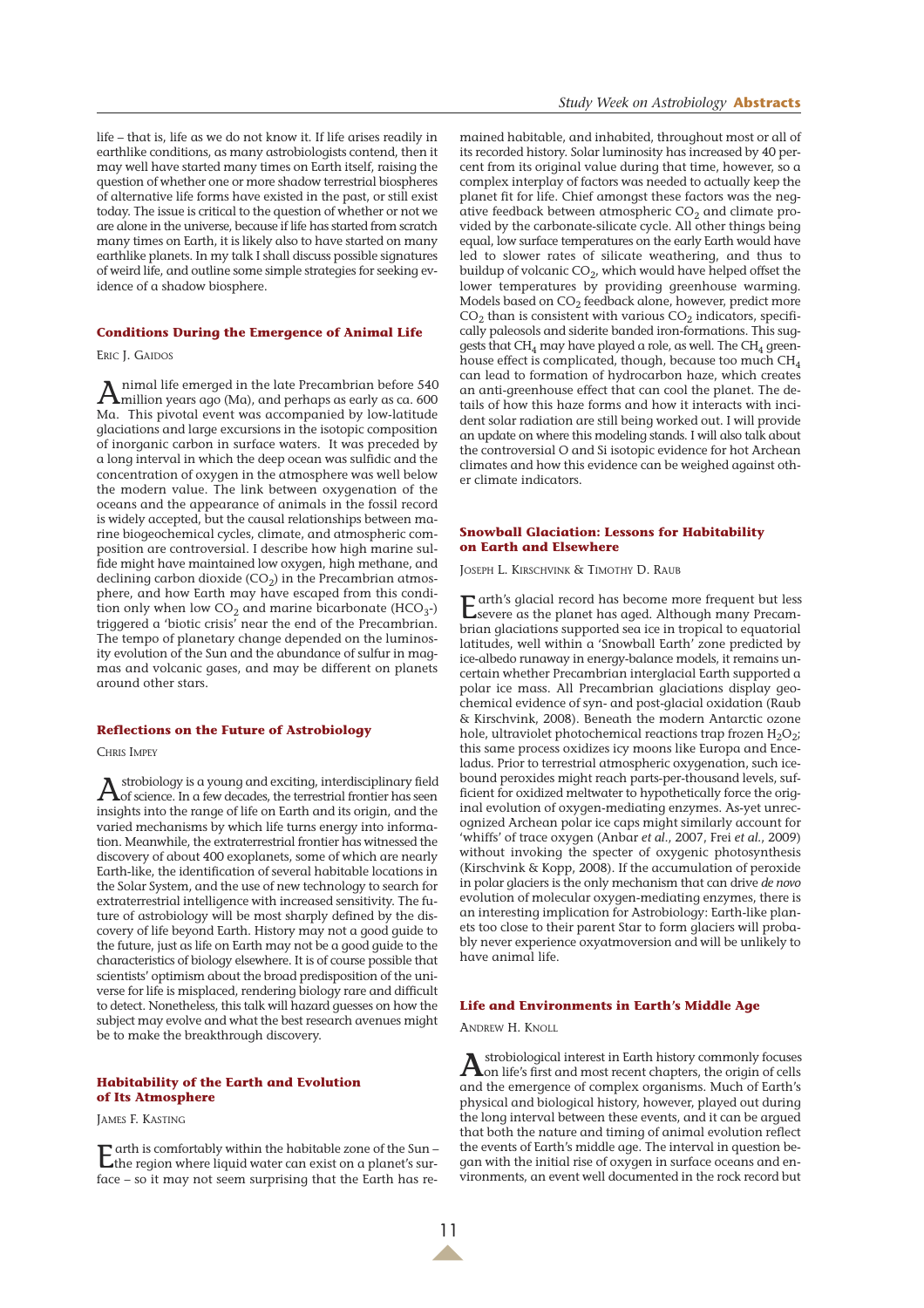imperfectly understood in terms of process. Increasingly, geochemical data suggest that the world that emerged from this transition was not our modern Earth, with oceans oxygenated from top to bottom, but, after ca. 1800 Ma, a long lasting intermediate state in which a moderately oxygenated atmosphere and surface ocean lay above by an oxygen minimum zone that tended toward euxinia. Paleontological data suggest that eukaryotic microorganisms populated the oceans during this interval, some of them with the capacity for simple multicellularity or cell differentiation. Nonetheless, both fossils and molecular biomarkers suggest that the diversity, complexity and ecological footprint of eukaryotes remained low until ca. 800 Ma. Emerging geochemical data suggest that this paleontologically observable blossoming of eukaryotic diversity corresponds not to a sharp increase in oxygen levels but rather to the statistical replacement of euxinic subsurface waters by ferruginous water masses. Latest Proterozoic oxygen increase does, however, correlate with the expansion of macroscopic animals, as well as red and green algae characterized by complex multicellularity. All complex multicellular organisms have active transport mechanisms for oxygen, signaling molecules and nutrients, circumventing the strong constraints imposed by diffusion. The chicken-and-egg problem of whether size increase reflects or promotes active transfer of molecules within organisms might be solved by considering the relationships among size, metabolism, and differentiation as a positive feedback loop, nudged in the right direction by late Neoproterozoic environmental change.

**Review of Detected Low-Mass Planets**

CHRISTOPHE LOVIS

Since 2004, a new population of extrasolar planets, hav-ing masses below 20-25 Earth masses, has been emerging from planet-search surveys. This has become possible thanks to important progress in the planet detection sensitivity of the two main observational techniques currently dominating the field: high-precision radial velocities and transit photometry. In the Neptune mass regime and below, hydrogen is probably not the main constituent of planets any more, but is replaced in this role by ices and rocks. The recent discoveries are therefore unveiling for the first time a population of 'solid' planets, although most of their properties remain to be explored. In this presentation I will review several examples of low-mass planets and planetary systems, and discuss some of their orbital and physical characteristics. First guesses regarding their overall abundance in our Galaxy can also be made. I will conclude with the prospects of detecting habitable planets, with a mass similar to the Earth and located at the appropriate distance from their parent star, in the near future.

## **Outstanding Problems in Astrobiology**

JONATHAN I. LUNINE

 $A$ its major themes include the origin of life and its precur-<br>its major themes include the origin of life and its precursor materials, the evolution of life on Earth, its future prospects on and off the Earth, and the occurrence of life elsewhere. Behind each of these themes is a multidisciplinary set of questions involving physics, chemistry, biology, geology, astronomy, planetology, and other fields, each of which connects more or less strongly to the central questions of astrobiology. Stimulated by new capabilities for scientific exploration on and off the Earth, astrobiology seems to be establishing itself as a dis-

tinct scientific endeavor. The outstanding problems in astrobiology can be laid out schematically but conveniently in the form of an equation first written 50 years ago by Frank Drake. The equation enumerates the number 'N' of observable extraterrestrial civilizations in our Milky Way Galaxy as equal to R x  $f_p$  x  $n_e$  x  $f_l$  x  $f_i$  x  $f_c$  x L, where R is the rate of formation of suitable stars (it is sufficient to assume those similar in mass and composition to the Sun) in our galaxy,  $f_p$  the fraction of stars with planets,  $n_e$  the average number of such planetary systems with a habitable, or life-sustaining, environment, f the fraction of habitable planets on which life actually forms, f<sub>i</sub> the fraction of those life-bearing planets with intelligent life,  $f_c$  the fraction of those intelligence-bearing planets with a civilization technically capable of transmitting signals, and L the average lifetime of such a civilization. The first three terms are known or in the process of being determined today by astronomical techniques on the ground and in space. The fourth term can be constrained by determining whether life – of independent origin from that on Earth – exists in habitable environments elsewhere in the solar system (Mars, Europa, Enceladus, Titan). The fifth term is more tenuously connected to data, but the history of life on Earth and the late onset of complex, intelligent beings has suggested to some that while primitive life might be common, intelligent life could be a rare phenomenon in the cosmos.

#### **Low-Mass Planets Around Faint Nearby Dwarf Stars**

DANTE MINNITI

There has been great progress in the search and charac-terization of extrasolar planets. In particular, current searches are focussing on planets less massive than Neptune orbiting nearby dwarf stars. A few of these systems are already known, and it is expected that some transiting low mass planets will become available in the next few years. I will describe SIMPLE, a new high-resolution near-IR spectrograph for the E-ELT being build at Arcetri. SIMPLE is a canonical cross-dispersed Echelle spectrograph designed to have a resolving power of 100,000, covering from 0.8 to 2.5 microns in a single frame. SIMPLE at the E-ELT will allow to characterize the atmospheres for transiting low mass exoplanets, and also to search for potential atmospheric biomarkers. I will also describe our current Carnegie-Catolica search for extrasolar planets around nearby stars with the Magellan 6.5m telescope with MIKE, presenting the main results for the 11 exoplanets discovered so far. These are long period, massive planets orbiting generally in eccentric orbits. Future plans to extend the Magellan Planet Survey will be also discussed.

#### **Early Mars: Cradle or Cauldron**

RAYMOND T. PIERREHUMBERT

There is abundant evidence that large quantities of liquid water existed at the surface of Mars very early in the planet's history. This evidence takes the form of river-like features, surface mineralogy, and stratigraphy of the Noachian crust of the planet. One view of the climate of Early Mars holds that these features arise from eons-long periods of warm, wet equable climates, arising from an early massive atmosphere rich in greenhouse gases. Another holds that the climate consisted of long periods of frozen cold-dry climates followed by brief periods of hot torrential rains following giant impacts. I will review the basic physics underpinning both of these views,the implications for evolution of life, and the prospects for settling which is correct by further exploration of Mars, Mars is the archetype for the problem of determining the outer edge of hab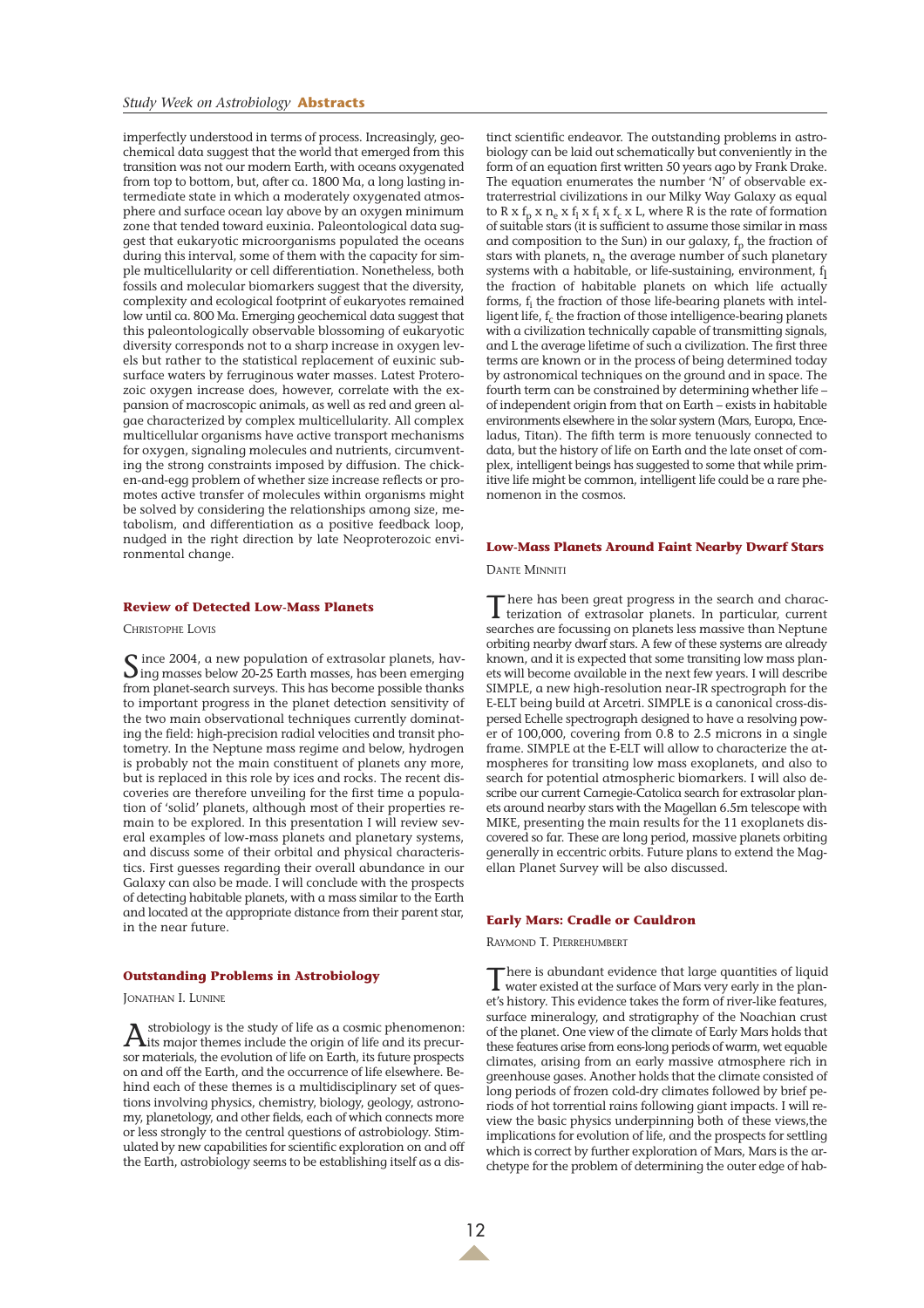itable zones around stars. Generalizations of the Early Mars habitability problem, and applications to other planetary systems (notably about Gliese 581) will be discussed.

## **Formation of Earth-Sized Planets**

SEAN N. RAYMOND

Rocky ('terrestrial') planets are thought to form in a series of dynamical steps, starting from micron-sized dust grains in gaseous protoplanetary disks. Duriing the last phase of growth, km-sized planetesimals and Moon-sized planetary embryos collide to form full-sized planets on a 100 million year timescale. It is during this phase that Earth's final composition was determined by the composition of material within its feeding zone. A key question is the source of Earth's water: the current leading theory is that the water was delivered via collisions with primordial asteroidal material. Extrapolating to planets around other stars requires an understanding of the dynamics of extra-solar planets – including orbital migration and planet-planet interactions – and their effect on terrestrial planet growth. I will discuss the prospects for water-rich Earthlike planets to exist in 'hot Jupiter' systems as well as in the known systems of extra-solar (giant) planets, many of which likely underwent dynamical instabilities.

#### **Search and Characterization Strategies for Habitable Worlds**

SARA SEAGER

Fourteen years ago after the first discovery of exoplanets<br>orbiting sun-like stars, few believed that exoplanet atmosphere observations were possible. Seven years ago, after the Hubble Space Telescope observation of the transiting HD 209458b atmosphere, many skeptics challenged it as a oneobject, one-method success. With over two dozen exoplanet atmospheres observed today, we have solidly entered the first stage of exoplanet atmosphere research. I will briefly review the highlights of hot Jupiter atmosphere studies: detection of molecular spectral features; constraints on atmospheric vertical structure; and diversity of day-night temperature gradients. I will show what we can robustly infer from the two best transiting hot Jupiter atmosphere data sets: HD~189733b and HD~209458b, using a new atmospheric temperature and abundance retrieval method. As hot Jupiter observations and interpretation are maturing, the next frontier is super Earth atmospheres. Theoretical models are moving forward with observational hopes pinned on the James Webb Space Telescope, scheduled for launch in 2014. Further in the future lies realistic attempts to answer the enigmatic and ancient question, 'Are we alone?' via atmospheric biosignatures. Many of us are working hard to ensure we will have Earth analog targets for atmosphere observations in our life time. I will finish with a description of the lowest cost and nearest term chance we have for directly imaging Earth analog atmospheres: a space-based Terrestrial Planet Finder telescope that is a combination of the James Webb Space Telescope and a separately built and launched external occulter.

#### **Habitability of Exoplanets**

DIMITAR D. SASSELOV

T he talk will review planetary habitability from the as-pect of observable features of exoplanets, which relate to planet structure, atmosphere, and specific global geochemical cycles.

#### **The Earliest Earth Atmosphere**

FRANCK SELSIS, ERIC HÉBRARD, ALESSANDRO MORBIDELLI, IGNASI RIBAS

The early history of our planet is usually presented as the succession of two periods. During the first one, the Hadean, frequent catastrophic asteroids/comets impacts maintained conditions preventing life, and even complex chemistry, from occurring on Earth. The end of the Hadean is generally dated around 3.9-3.8 Gyrs ago (Ga), when impact rates decreased to bearable values. It is only during the second period, the Archean, that living organisms are assumed to have been able to evolve and spread in Earth's environment. As a matter of fact, the oldest – and debated – possible traces of life have been found at the very beginning of the Archean, around 3.8 Ga in the form of <sup>12</sup>C-enriched sediments. In this picture, which represents the most accepted view (often given in academic textbooks), the physical and chemical conditions at the transition between Hadean and Archean are regarded as the relevant context for prebiotic chemistry and the origins of life. However, the standard model for the atmosphere of the Earth 3.9-3.8 Ga ago does not seem to produce complex organics at high enough a rate to sustain efficient prebiotic processes (unlike in the Urey-Miller experiment). Therefore, scientists often invoke an external delivery of asteroidal/cometary organics or a sub-surface production in hydrothermal vents. We would like here to revisit this scenario by considering a more recent view of the bombardment history. We will show that the Earth could have been habitable as early as the end of the planetary accretion around 4.4 Ga and that life could have survived a Late Heavy Bombardment event that occurred between 3.9 and 3.8 Ga. We will show how the conditions during the earliest habitable period of the Earth, when our planet was subjected to the irradiation of the young but active Sun, differ from the ones that are usually assumed for the context of the origins of life. We will then discuss the implications for prebiotic chemistry.

#### **Molecular Signatures of Life Through Time**

ROGER E. SUMMONS

Fossil hydrocarbons are commonly interpreted as diagenetic products of biochemicals, and therefore as proxies for organisms and biosynthetic pathways that have existed in the past. They can be particularly informative about organisms that leave no visible fossil evidence of their prior existence. Further, since many organisms proliferate only under stringent environmental restrictions, the fossil hydrocarbons may also serve as indicators for those conditions. An example would be fossil pigments derived from green and purple sulfur bacteria, photosynthetic bacteria that use hydrogen sulfide as an electron donor, which serve as proxies for the presence of sulfide in the photic zone of ancient seas. Another example would be the biosynthetic pathway leading to sterols which requires molecular oxygen in several steps. Thus, the detection of fossil hydrocarbons with these carbon skeletons far back in Earth history has been used to infer the antiquity of oxygenic photosynthesis. This presentation will focus on two aspects of the geologic record of fossil hydrocarbons. Firstly, using data from petroleum through the ages we will examine the successions in ocean plankton. These results are informative about an evolving composition of marine algal groups though time and, in particular, the nature of photosynthetic communities accompanying extinction and radiation events at the end of the Proterozoic, Paleozoic and Mesozoic Eras. We also report our most recent results concerning the detection of indigenous steranes and triterpanes in sediments from the late Archean through studies of cores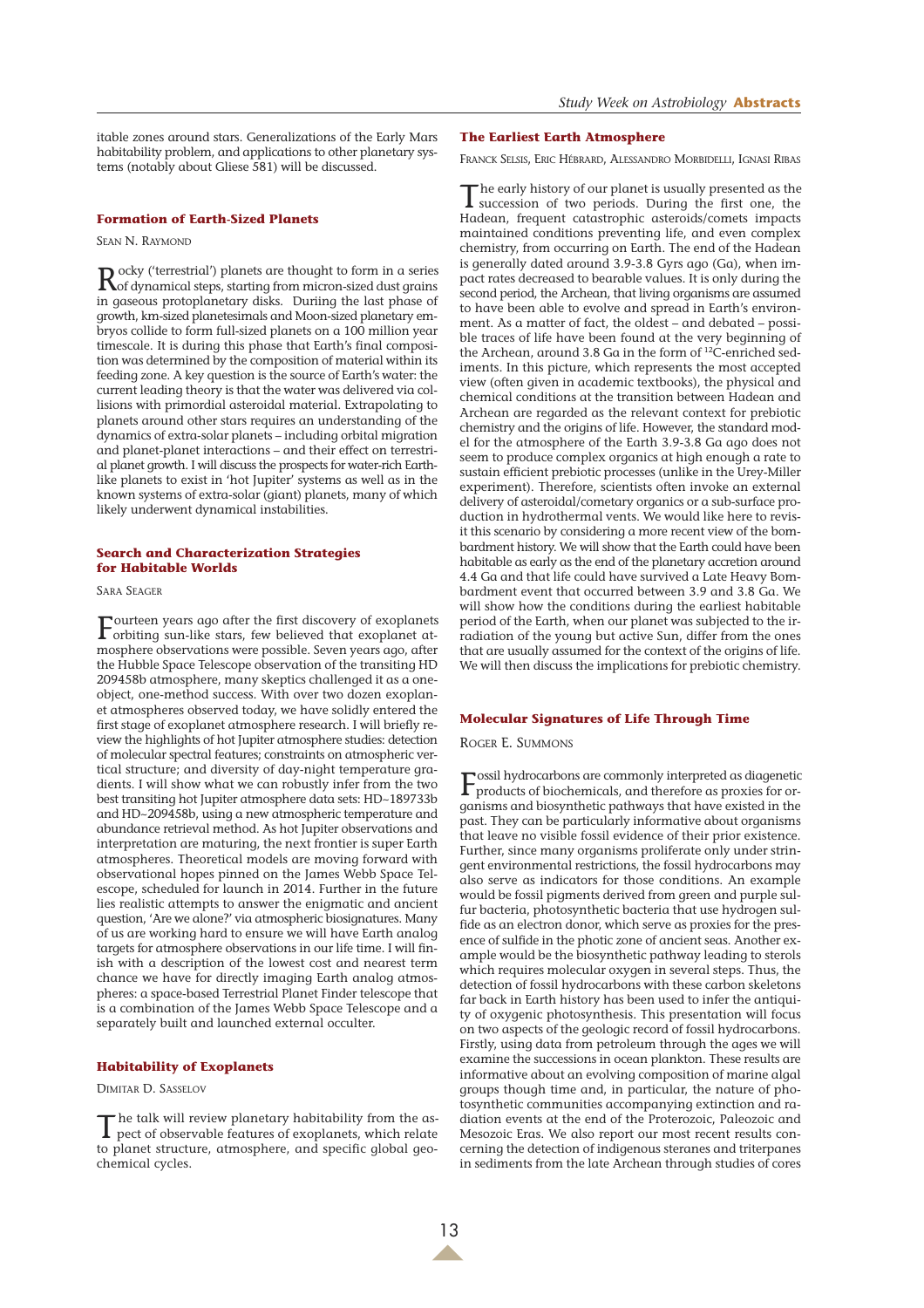from the Pilbara Craton obtained through the NASA Archean Biosphere Drilling Project and the Agouron Institute drilling in the Kaapvaal Craton of South Africa.

### **SETI Turns 50**

#### JILL C. TARTER

Since the publication of the first scientific paper on the<br>Search for Extraterrestrial Intelligence in *Nature* in September of 1959, SETI has been capturing the imaginations of young and old, scientist and layperson, in cultures around the globe, and SETI has become an innovative, scientific exploration. Within the past few years we have lost the pioneering authors of the first SETI paper, but the radio astronomer who conducted the first SETI search is still active, and a new generation of researchers are slowly beginning to replace the old guard. SETI is now sheltered under the larger umbrella of astrobiology, but it is far from a risk-free enterprise. From a single narrowband channel receiver exploring two stars, the search capacity has increased by more than 14 orders of magnitude in 50 years and SETI is well positioned to continue taking advantage of exponential improvements in multiple technologies. SETI has endured a rollercoaster funding saga that has included both federal and private support, and no support at all. As a science it is confounded by the persistent public misperception that it has something to do with UFOs. This talk will trace the history, detail the current status, and forecast the future of SETI, while trying to make some guesses about technologies not yet invented and discussing the question – What if SETI succeeds?

### **Characterising Exoplanet Atmospheres, from Gas Giants to Terrestrial Habitable Planets**

GIOVANNA TINETTI

Half a century ago, Space Age began with the launching of the Sputnik. Now at the completion of a fairly detailed study of the planets of our own solar system, we are at the dawn of the Age of Exoplanets. More than 300 exoplanets, i.e. planets orbiting a star different from our Sun, are now known thanks to indirect detection techniques. In the first decade after their initial discovery in 1995 by Mayor and Queloz, the task was to find more and more of these astronomical bodies: the biggest, the smallest; the hottest, the coolest. In recent years, attention has switched from finding planets to characterising them. Among the variety of exoplanets discovered so far, special attention is devoted to those planets which transit their parent star. Most recent observations, in fact, have proved being possible to use the wavelength dependence of the reduction in the brightness of the central star as the planet passes in front to identify key chemical components in the planet's atmosphere. Molecules such as water, methane, carbon monoxide and dioxide have already been detected in the atmospheres of hot, giant exoplanets with Hubble and Spitzer Space Telescopes or from the ground. These planets are unsuitable for life, but the next generation of space telescopes -the James Webb Space Telescope or other mission concepts entirely devoted to the observation of exoplanet atmospheres- will guarantee the characterisation of fainter targets, in particular telluric planets in the habitable zone of their parent star.

### **The Atacama Desert as a Model Habitat in Astrobiology**

RAFAEL VICUÑA and ARMANDO AZÚA

The search for life in the Universe relies on the thorough un-derstanding of life as we know it. Although biased by the single example we find on Earth, lifeforms and the habitats they use in our planet provide us with helpful models for astrobiology focused questions. One of these models is the Atacama Desert, which is the driest and probably the oldest extant desert on Earth. To survive in the hyperarid conditions prevailing in the place, lifeforms have had to adapt to very low air humidity levels, an almost complete absence of rain events, highly saline soils and high solar radiation. Still, in spite of this adaptation process, the harsh environmental factors cause that parts of the Atacama Desert are almost devoid of microbial life. These characteristics have made Atacama Desert a prime analog model for the planet Mars and many research teams are conducting experiments on various astrobiologically oriented topics. Regions within this desert are intensively being used for testing of biosignature detecting instruments and robots to be flown in future space missions. Some sites are also being studied as analogs for understanding the origin of life on Earth. Our work is focused on the understanding of the molecular and physiological adaptations of extremophiles living in the Atacama Desert. More specifically, we are studying different habitats, from salt pans to caves, describing the diversity of microorganisms living in them and the microenvironmental parameters to which these microorganisms have adapted. In particular, we are interested in the study of the evolutionary adaptations that arose to cope with limiting water availability for photosynthesis in cyanobacteria and micro-algae. So far, we have found that even small changes in the microenvironmental landscape cause dramatic changes in biodiversity, suggesting that life-supporting places behave like evolutionary islands with accelerated rates of speciation. Our data also suggest that small changes in a few key parameters of the abiotic landscape can have huge impacts on the habitability of extreme environments, even in scales of centimeters. This patchiness of life spreading needs to be considered when looking for life elsewhere in the universe. Thus, unless the sampling procedures in a specific site are very well designed, a negative result in the search for biosignatures may not necessarily reflect absence of life.

## **The geological record of early life on Earth (and its limitations)**

FRANCES WESTALL

The geological record of early life on Earth is very patchy but what has been preserved provides us with a fascinating insight into the ecology of the primitive Earth. Destruction or severe alteration of the Earth's earliest crust by plate tectonic activity and crustal processes limits the availability of well-preserved rocks, the oldest of which are younger than 3.5 billion years old (Ga), a billion years after the consolidation of the crust. Two areas of ancient crust are particularly well-preserved, the Barberton greenstone belt in eastern South Africa and the Pilbara greenstone belt in NW Australia. The traces left behind by primitive life forms in these rocks exhibit a remarkable level of evolution, as far as can be interpreted from the chemical, isotopic and morphological biosignatures. The information provided by these biosignatures is, however, limited by many factors including lack of preservation of certain species or whole communities of microorganisms, severe degradation of the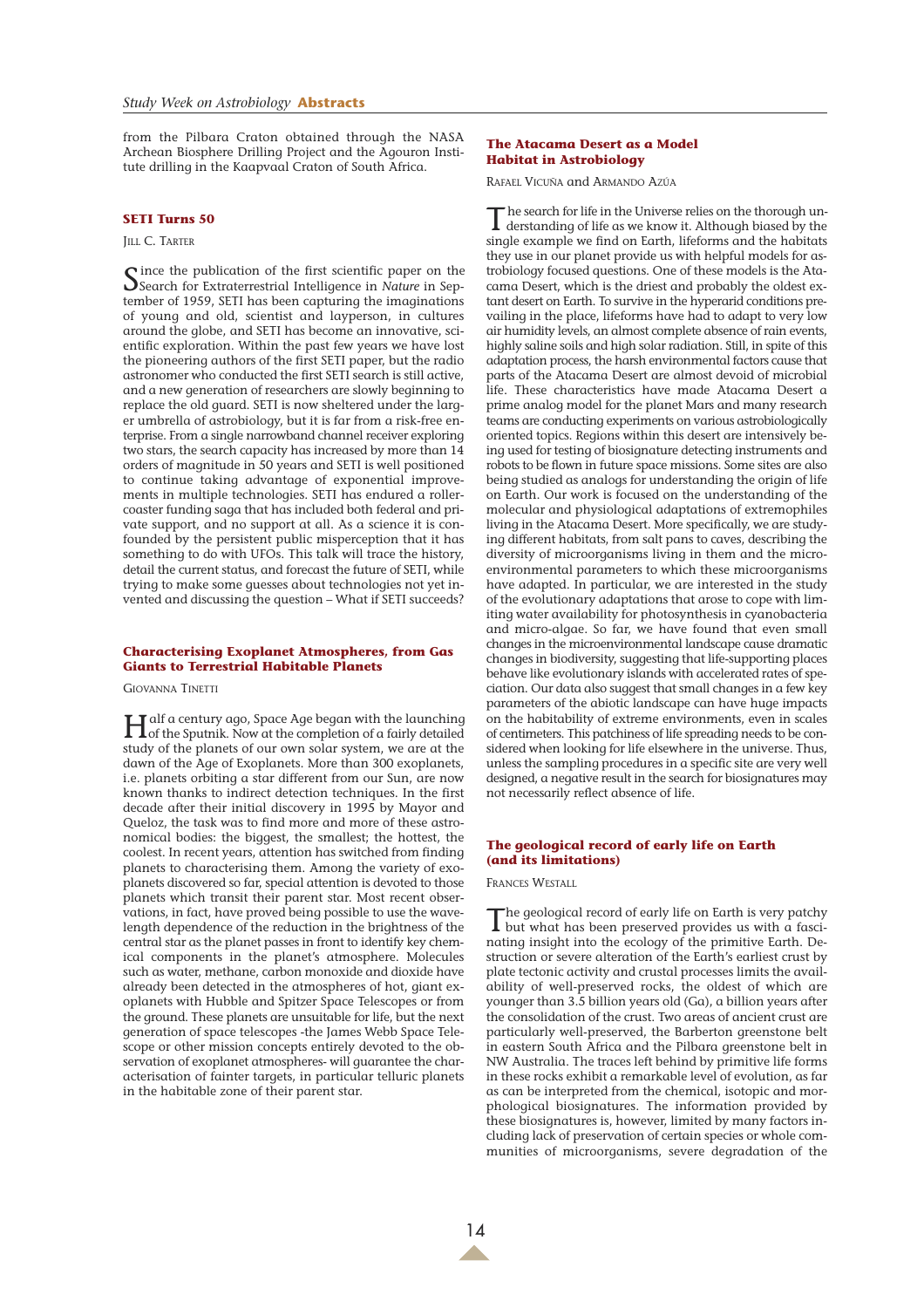organic molecules making up the microorganisms, lack of resolution in certain analytical techniques (specifically, isotopic), contamination of the ancient rocks by younger microorganisms, and abiogenic precipitations mimicking simple microbial morphologies. Despite these limitations, the early record of life documents an Earth that appears to have been widely colonised by prokaryote-like microorganisms that lived and interacted with their immediate microcosms in exactly the same way as modern prokaryotes. Organisms obtaining their energy from reduction-oxidation processes of inorganic and organic substances colonised the surfaces of the volcanic rocks and sand grains (the early Earth was characterised by volcanic rocks and detritus) and probably inhabited hydrothermal environments. The widespread development of microbial mats in shallow water littoral environments suggests that life had also learnt how to obtain energy using sunlight (photosynthesis). This ability

was of fundamental importance in the further evolution of life since the energy produced by this process is far greater than that produced by chemotrophic metabolisms. All these processes occurred on an Earth that had very little free oxygen. It is widely believed that one of the major causes of the appearance of oxygen in the atmosphere was the ability of certain organisms to split the water molecule and to liberate oxygen during a more advanced version of photosynthesis (oxygenic). This type of metabolism was even more energetically-productive. Evidence from molecular fossils suggests that this metabolism was established by 2.7 Ga, whereas certain microbial structures, such as large stromatolites existing in older rocks 2.8 Ga indicate that oxygenic photosynthesisers had already taken hold on the Earth. Further complexification of life required significant resources in energy and, thus, the availability of oxygen.

# **BIOGRAPHIES OF PARTICIPANTS**

**John Baross.** Professor, School of Oceanography and Center for Astrobiology and Early Evolution, University of Washington, Seattle, WA. John Baross received a BS degree in microbiology and chemistry from San Francisco State University and a PhD degree in marine microbiology from the University of Washington. His research specialty is the ecology, physiology and molecular phylogeny of microorganisms from hydrothermal vent and subseafloor environments. Dr. Baross has particular interests in the microbiology of extreme environments and in the significance of submarine hydrothermal vent systems for the origin and evolution of life and for the possibility of life on other planets in similar settings. Recently, he co-edited with Woodruff Sullivan, *Planets and Life – The Emerging Science of Astrobiology* (Cambridge Press, 2007). Dr. Baross is a fellow of the American Academy of Microbiology, an associate member of the National Academy of Sciences, and a member of the American Society for Microbiology, the American Association for the Advancement of Science, The American Chemical Society, the American Geophysical Union, and the International Society for the Study of the Origin and Evolution of Life. He has previously served on several committees including service as co-chair of the National Research Council (NRC) Committee on the Origins and Evolution of Life (2000-2003), the Committee for a Review of Programs to Determine the Extent of Life in the Universe (2001-2002) and as a member of the Ridge Inter-Disciplinary Global Experiments (RIDGE) Steering Committee and of the RIDGE Observatory Coordinating Committee. He also served as chair of the NRC Task Group on The Limits of Organic Life in the Universe (2004-2007) and as a member of the Steering Group for the Workshop on Size Limits of Very Small Microorganisms (1998-1999), the Task Group on Sample Return from Small Solar System Bodies (1997-1998), and the Ad Hoc Task Group on Planetary Protection (1991-1992). Dr. Baross is currently the chair of the Scientific Advisory Council (SAC) for the International Census of Marine Microbes (ICoMM) and a member of the International Founders Committee, the 'Deep Carbon Observatory', sponsored by the Sloan Foundation.

# *Study Week on Astrobiology*

**Steven A. Benner** received is B.S. and M.S. in Molecular Biophysics and Biochemistry from Yale University, and his Ph.D. in Chemistry from Harvard University. Following two years as a Junior Fellow at the Harvard Socienty of Fellows, he served on the faculty of Harvard University, the Swiss Federal Institute of Technology, and the University of Florida. He is presently a Distinguished Fellow at the Foundation for Applied Molecular Evolution and The Westheimer Institute for Science and Technology, which he founded. His research seeks to combine two broad traditions in science, the first from natural history, the second from the physical sciences. Towards this goal, his group works in fields such as organic chemistry, biophysics, molecular evolution, bioinformatics, geobiology, and planetary science. He contributed to the founding of several new fields, including synthetic biology, paleogenetics, and computational bioinformatics. He co-chaired with John Baross the National Research Committee's 2007 panel on the 'Limits to Organic Life in the Solar System', advised the design of missions to Mars, and invented technology that improves the medical care of some 400,000 patients each year suffering from infectious diseases and cancers.

**Willy Benz** was born on 6 July 1955 in Neuchatel. He studied physics at the University of Neuchatel and received his PhD in natural sciences at the University of Geneva in 1984 for his doctoral thesis in astrophysics. He then went on to do post-doctoral work at Los Alamos National Laboratory (USA) and at Harvard University. In 1987 he was appointed assistant professor at Harvard University. He later taught at the University of Arizona and at the University of Geneva. Willy Benz has been a professor at the Physics Institute at the University of Bern since 1997, becoming institute director in 2002. His commitment to teaching and research was recognized in 1988 with the Milton Fund Award and a year later with the Thomas Temple Hoopes prize for excellence in undergraduate teaching. In 2005 he was named 'Corresponding Member' of the International Academy of Astronautics. Since 2003 he has also been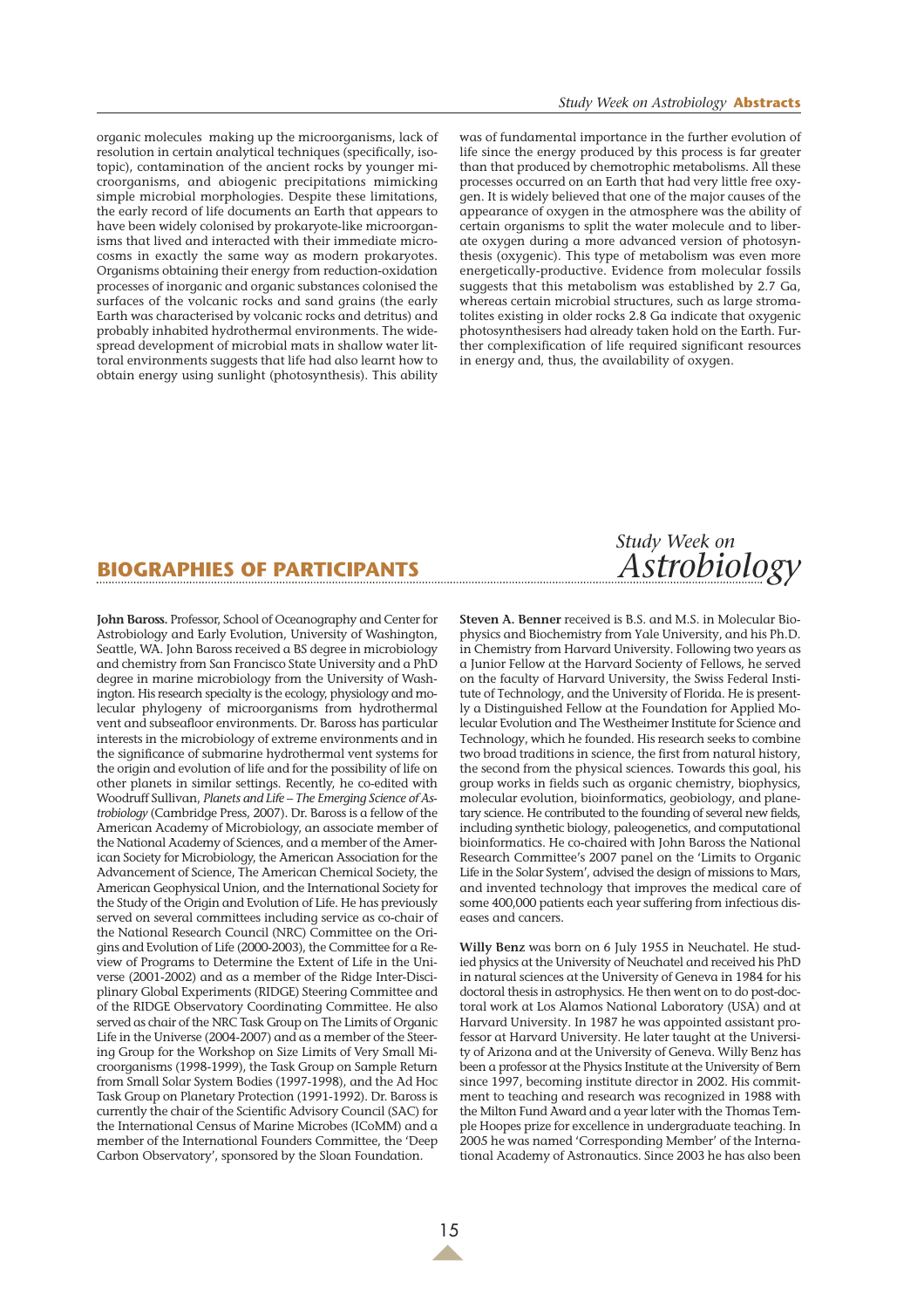a member of the Space Science Advisory Committee of the European Space Agency, ESA. Willy Benz has been a member of the Swiss Science and Technology Council since 2004.

**Michel Blanc** dedicated the early years of his scientific career to the Earth magnetosphere and ionosphere, first with models of electric field systems, then with global models of the magnetosperic convection and of radiation belts. Since the early 1990's, he has obtained important new results on planetary magnetospheres, in particular on plasma transport and radiation belts in the highly axisymetric environment of Saturn. He has played a lead role in the Cassini/Huygens mission as an Interdisciplinary Scientist in Magnetospheres and Plasma Science. He is lead European scientist on a mission (Europa Jupiter System Mission) to orbit Jupiter's moons Europa and Ganymede. He is leading the efforts for structuring the planetary science community in Europe in the context of the major science missions of ESA and the Europlanet program. He is Vice-President for Research at the Ecole Polytechnique of France.

**Julie C. Castillo-Rogez** is a planetary scientist in the Planetary Ices group at the Jet Propulsion Laboratory, California Institute of Technology. She received her PhD in geophysics from Rennes University, France. She came to JPL in 2002 to participate in the planning and implementation of observations by the *Cassini-Huygens* mission at Saturn's satellites. Since then, she has been involved in the science definition of several prospective missions to the outer Solar system, devising measurements to determine the internal structure of icy satellites. Castillo-Rogez is also an expert in the numerical modeling of small icy objects, satellites and asteroids. Her primary interest is the search for heat sources that can explain outstanding properties observed at these objects. In order to better constrain tidal dissipation mechanisms in icy satellites, she co-founded in 2007 the JPL Ice Physics Laboratory, and became the study lead for the *Planetary Tides Simulation Facility*. This is the first and only experiment in the world capable of measuring the dissipation factor of ice in the actual conditions of stress, temperature, and frequencies at icy satellites. She has also been recently involved in the modeling of large water-rich asteroids, such as Ceres and Pallas, in order to evaluate the astrobiological potential of these large protoplanets and mission targets. For the past five years, Castillo-Rogez has co-organized workshops (e.g., Small Ice-Silicate Body Workshops in Winthrop, WA in 2006, 2008, 2009; The Science of Solar System Ices, Oxnard, CA, May 2008) to promote interdisciplinary research pertaining to small icy objects. She is co-editing a monograph, the *Science of Solar System Ices*, that will summarize the state of knowledge of ice properties relevant to Solar system objects.

**David Charbonneau** is the Thomas D. Cabot Associate Professor of Astronomy at Harvard University. His research focuses on the development of novel techniques for the detection and characterization of planets orbiting nearby stars. As a graduate student, he used a 10cm telescope to make the first detection of an exoplanet eclipsing its parent star, which yielded the first ever constraint on the composition of a planet outside the Solar system. Dr. Charbonneau was a founding member of the Trans-Atlantic Exoplanet Survey, which used a worldwide network of humble automated telescopes to survey hundreds of thousands of stars to detect 4 more exoplanets by this technique. Dr. Charbonneau also pioneered the use of spacebased observatories to undertake the first studies of the atmospheres of these distant worlds: In 2001 he used the Hubble Space Telescope to study directly the chemical make-up of the atmosphere enshrouding one of these exoplanets, and in 2005, he led the team that used the Spitzer Space Telescope to made the first direct detection of the light emitted by an exo-

planet. He is currently leading the MEarth Project and is a member of the NASA Kepler Mission Team. Each of these projects aims to detect Earth-like planets that might be suitable abodes for life beyond the Solar system. Dr. Charbonneau earned his PhD in astronomy from Harvard University, and received his undergraduate degree in math and physics from the University of Toronto. He was named an Alfred P. Sloan Research Fellow (2006-2008), and awarded the David and Lucile Packard Fellowship for Science and Engineering (2006-2011), the NASA Exceptional Scientific Achievement Medal (2006), and the Alan T. Waterman Award from the US National Science Foundation (2009).

**Shelley D. Copley** obtained an A.B. in Biochemical Sciences (1980) and a Ph.D. in Biophysics (1987) from Harvard University. After post-doctoral work at MIT and the University of Colorado at Boulder, she joined the Department of Chemistry and Biochemistry at the University of Colorado at Boulder in 1990. She moved to the Department of Molecular, Cellular and Developmental Biology in 2000. Research in the Copley lab centers on the molecular evolution of catalysts and metabolic pathways, beginning approximately 3.8 billion years ago before the emergence of life on earth, and continuing to the present day, when microbial evolution due to anthropogenic perturbations is still occurring. Projects that focus on evolution of protein enzymes address the evolutionary potential of promiscuous enzyme activities, the assembly of novel metabolic pathways from multiple promiscuous enzymes, and the factors that hinder the performance of enzymes that have recently been recruited to serve new functions. Efforts to study the origin of life, and specifically the emergence of proto-metabolic networks, focus on the roles of mineral and small molecule catalysts under simulated hydrothermal vent conditions and on the potential role of peptides as cofactors for ribozymes.

**Athena Coustenis** is Director of Research at the Centre National de la Recherche Scientifique (CNRS) of France. As an astrophysicist she works in the field of Planetology at the Laboratoire d'Etudes Spatiales et d'Instrumentation en Astrophysique (LESIA) of Paris-Meudon Observatory, France. Her research is devoted to the investigation of planetary atmospheres and surfaces, with emphasis on Titan, Saturn's largest satellite. She has also contributed to an effort to uncover the nature of the atmosphere surrounding the extrasolar planets. She has led many observational campaigns from the ground using large telescopes (CFHT, UKIRT, VLT, etc) and has used the Infrared Space Observatory (ISO) to conduct planetary investigations. She is Co-Investigator of three of the instruments (CIRS, HASI, DISR) aboard the Cassini-Huygens space mission to Saturn and Titan. The success of the mission has led her to devote most of her time to the analysis and interpretation of the data recovered, using her own radiative transfer codes and other analysis tools. In 2007 and 2008 she was Leading European Scientist for the study of a mission planned to return to Titan and Enceladus for a thorough exploration called Titan Saturn System Mission (TSSM). She has received several NASA and ESA Group Achievement Awards for the Cassini-Huygens Program. She is also: President of the International Commission for Planetary Atmospheres and Environment (IC-PAE); Member of the Committee of the Division of Planetary Sciences (DPS); President of the Division for Planetary Sciences of the European Geophysical Union (EGU). She has organised/convened many planetary sessions in the International colloquia of EGU, IAMAS, AOGS, DPS, EPSC, Goldschmidt Conference and IPPW. She teaches at a Post-Master level at Paris VII University. She is a Head Guest Editor for several special issues of *Planetary and Space Sciences* since 2003, and a member of the Editorial Board of *Astronomy & Astrophys. Reviews*. She has written more than 100 scientific papers and several articles for the public, as well as two books on Titan, with co-au-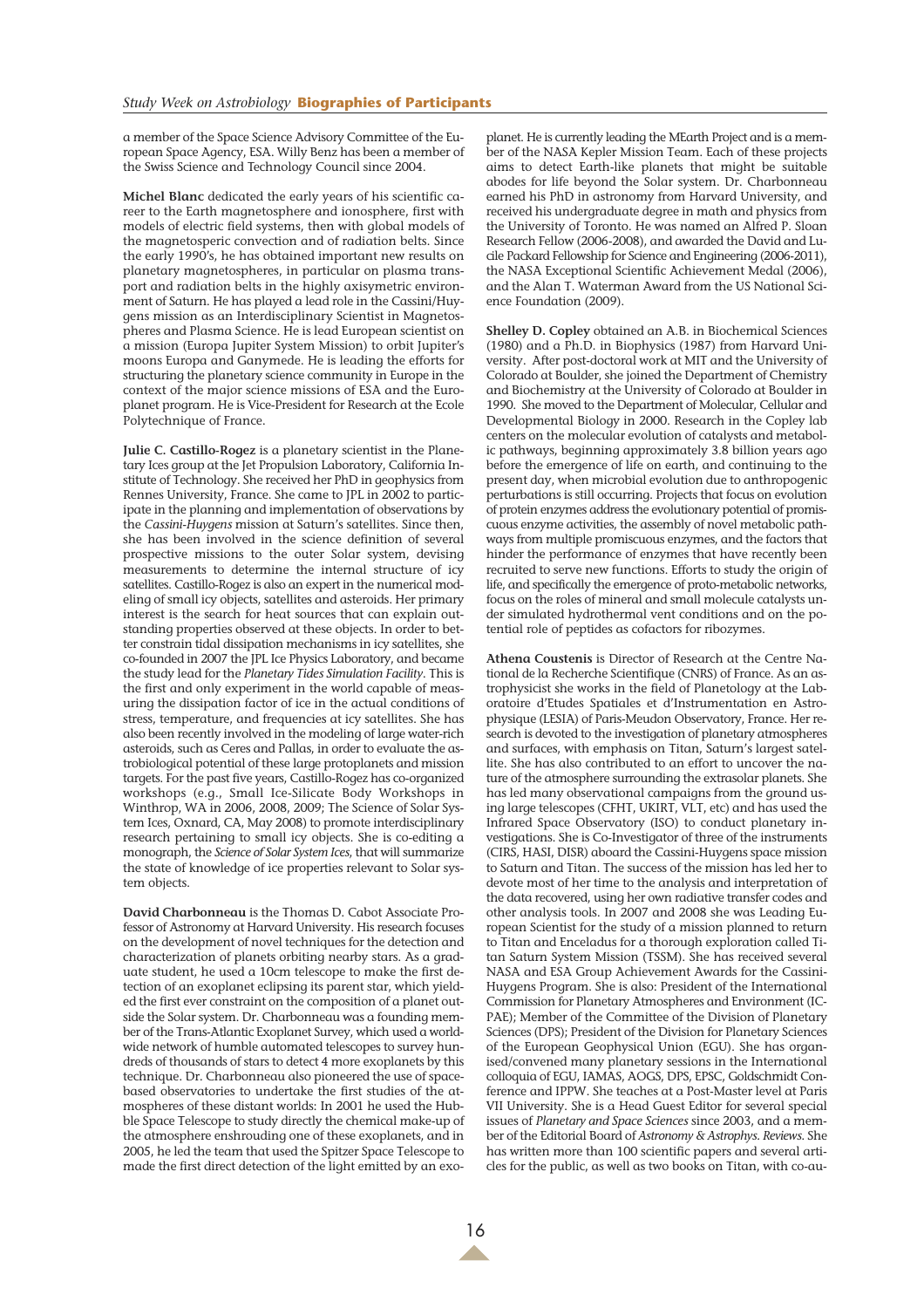thor Fredric Taylor (the most recent one is: *Titan: exploring an Earth-Like World*, published by World Scientific Publishers in 2008). She has made several TV appearances in connection to Titan, Cassini and the extrasolar planets. She has delivered many public lectures on Planetology and participated in television documentaries. She is actively involved in the preparation of the IYA09.

**Paul Davies** is a British-born theoretical physicist, cosmologist, astrobiologist and best-selling author. He held academic appointments at the Universities of Cambridge, London and Newcastle upon Tyne, until 1990, when he moved to Australia, as Professor of Mathematical Physics at The University of Adelaide, and later as Professor of Natural Philosophy at Macquarie University in Sydney, where he helped establish the NASA-affiliated Australian Centre for Astrobiology. He joined Arizona State University in 2006 as Director of *Beyond*, a research center devoted to exploring the 'big questions' of science, such as the origin of the universe, the origin of life and the nature of time. His research has been mainly on the theory of quantum fields in curved spacetime, with applications to black holes and the inflationary era of the very early universe. He was also one of the first to champion the idea that life on Earth may have originated on Mars, and that there may be a shadow biosphere on Earth. Davies has written or co-authored 28 books. The most recent, *The Eerie Silence*, is on the subject of SETI, and will be published early in 2010. In 1995 he was awarded the Templeton Prize for his work on the deeper meaning of science. He was also awarded the Faraday Prize by The Royal Society and the Kelvin Medal by the UK Institute of Physics. In June 2007 he was named a Member of the Order of Australia in the Queen's birthday honors list. The asteroid 1992 OG was renamed (6870) Pauldavies in recognition of his work on cosmic impacts.

**Eric J. Gaidos** is an Associate Professor of Geobiology in the Department of Geology and Geophysics at the University of Hawaii at Manoa. He is also a graduate faculty in the Department of Oceanography, a research affiliate of the Institute for Astronomy, and a faculty member in the undergraduate Global Environmental Science program. His research ranges from the evolution of microbial genomes and the emergence of sociality and cooperation in biological systems, to the exploration of 'extreme' environments on Earth as analogs to extraterrestrial habitats and the search for planets around other stars. Gaidos received his undergraduate and graduate degrees in physics from Caltech and MIT, respectively. He was a postdoctoral fellow at the Center for the Detection of Life at the NASA Jet Propulsion Laboratory before joining UH in 2001. Gaidos is convinced of the importance of a sound public understanding of science and the role of science in public policy. In 2001 he was a visiting fellow at the Board on Life Sciences of the U.S. National Academies, and he teaches a postgraduate course on communicating science to the public and science documentary film making. He is an independent filmmaker and his current project, 'Glass: Four Centuries of Shaping Starlight' will premier in January 2010 for the International Year of Astronomy.

**Chris Impey** is a University Distinguished Professor and Deputy Head of the Department, in charge of all academic programs. His research interests are observational cosmology, gravitational lensing, and the evolution and structure of galaxies. He has 160 refereed publications and 60 conference proceedings, and his work has been supported by \$18 million in grants from NASA and the NSF. As a professor, he has won eleven teaching awards, and he has been heavily involved in curriculum and instructional technology development. Impey is a past Vice President of the American Astronomical Society. He has also been an NSF Distinguished Teaching Scholar, a Phi Beta Kappa Visiting Scholar, and the Carnegie Council on Teaching's Arizona Professor of the Year. Impey has written over thirty popular articles on cosmology and astrobiology and co-authored two introductory textbooks. His first popular book *The Living Cosmos*, was published in 2007 by Random House; his second popular book called *How It Ends*, will be published in 2010 by Norton. He recently was a co-chair of the Education and Public Outreach Study Group for the Astronomy Decadal Survey of the National Academy of Sciences.

**James F. Kasting** Ph.D., FAAAS is Professor of Geosciences, Pennsylvania State University. He is on the Editorial Boards of *Astrobiology* and *Geobiology*. He is a member of the NASA Advisory Council Astrophysics Subcommittee. His research interests are atmospheric evolution, planetary atmospheres, and paleoclimates. He has also considered the habitability criteria of other stellar systems and planets and is broadly considered the world leader in the field of planetary habitability. Jim coauthored *The Earth System*. The first book of its kind that addresses the issues of global change from a perspective of Earth as a system, *The Earth System* offers a solid emphasis on lessons from Earth history that may guide decision-making in the future. Jim was elected Fellow of the American Association for the Advancement of Science in 1995, Fellow of the International Society for the Study of the Origin of Life in 2002, Fellow of American Geophysical Union in 2004, Fellow of Geochemical Society in 2008, and Fellow of American Academy of Arts and Sciences in 2008. He won the Oparin Medal from the International Society for the Study of the Origin of Life in 2008. He authored *Ups and downs of ancient oxygen*, and coauthored *Hydrodynamic planetary thermosphere model: 1. Response of the Earth's thermosphere to extreme solar EUV conditions and the significance of adiabatic cooling*, *Habitable planets around the star Gliese 581?*, *Abiotic formation of O2 and O3 in high-CO2 terrestrial atmospheres*, *Evidence for hot early oceans?*, *Paleoclimates, ocean depth, and the oxygen isotopic composition of seawater*, *Atmospheric Composition and Climate on the Early Earth*, and *Palaeoclimates: the First Two Billion Years*. Born January 2, 1953, Jim earned his B.A. (Summa Cum Laude) in Chemistry and Physics at Harvard University in 1975. He earned his M.S. in Physics and Atmospheric Science from the University of Michigan in 1978 and his Ph.D. in Atmospheric Science from the University of Michigan in 1979.

**Joseph L. Kirschvink** is the Van Wingen Professor of Geobiology at the California Institute of Technology, where he heads a research group dedicated to the study of weakly magnetized biological and geological materials. Besides conducting basic science in rock and paleomagnetism, Joe has originated several hypotheses aimed at increasing our understanding of how biological evolution has influenced, and has been influenced by, major events on the surface of the Earth. His major contributions include the discovery of tiny crystals of biologically precipitated magnetite in specialized cells of migratory and homing animals, which provides a solid biophysical basis for understanding magnetic effects on animal behavior, and led to the discovery of this new category of sensory receptor cells. Another of Joe's ideas that is generating much interest recently is that the entire Earth may have actually frozen over several times in Earth history, resembling a 'Snowball', causing some of the most severe crisis in the history of life on Earth. He and collaborators have also identified several episodes of rapid True Polar Wander during Neoproterozoic time, which paved the way for the Cambrian explosion of life.

**Andrew H. Knoll** is the Fisher Professor of Natural History at Harvard University. He received his B.A. in Geology from Lehigh University in 1973 and his Ph.D., also in Geology, from Harvard in 1977. Following five years on the faculty of Oberlin College, Knoll returned to Harvard as Associate Professor of Biology. He has been a member of the Harvard faculty ever since, serv-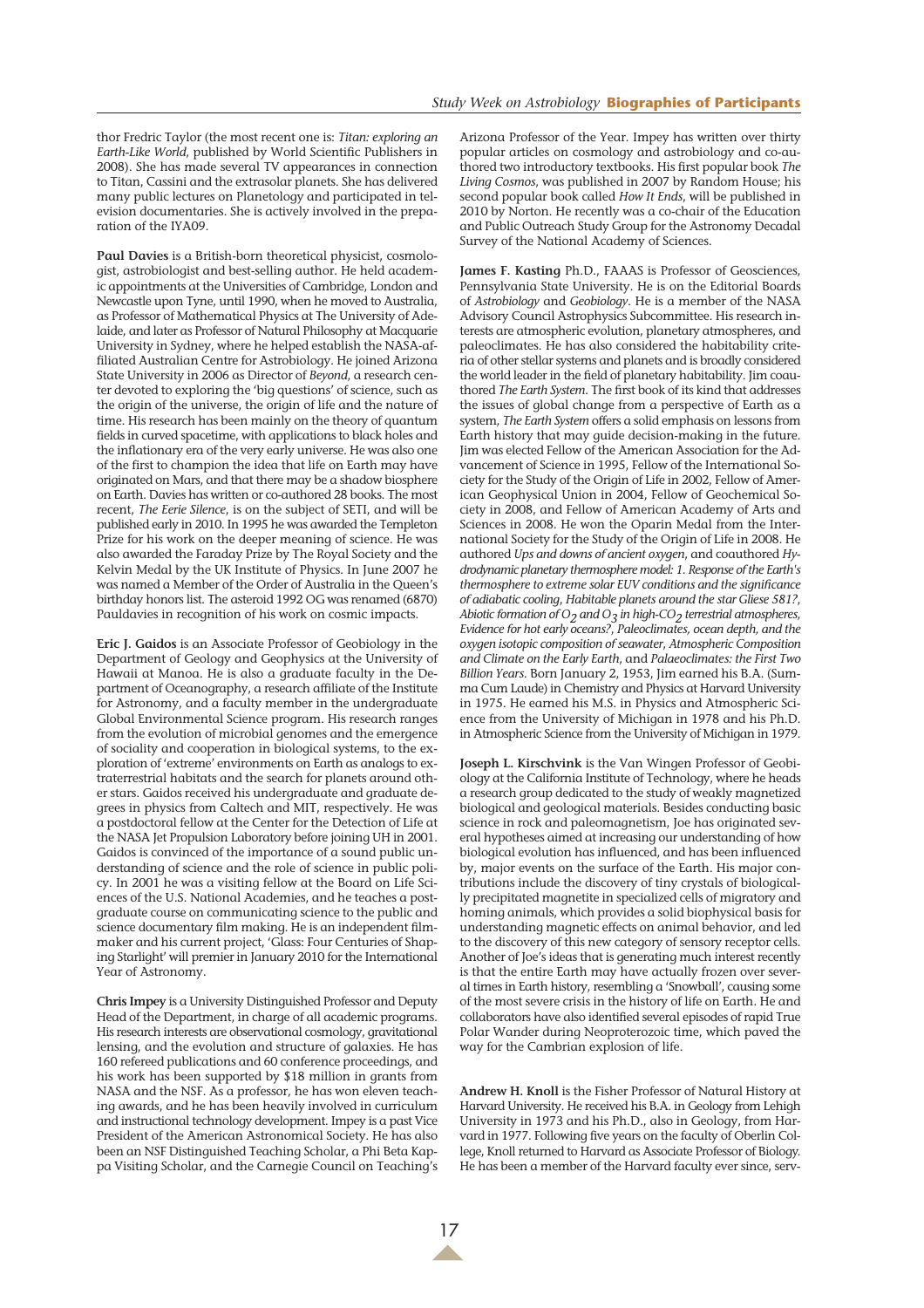#### *Study Week on Astrobiology* **Biographies of Participants**

ing as Professor of Biology and Professor of Earth and Planetary Sciences. Professor Knoll's research focuses on the early evolution of life, Precambrian environmental history, and, especially, the interconnections between the two. Paleontological discoveries in Knoll's lab include the microfossil assemblages of Svalbard, from which basic principles of Proterozoic paleoecology were developed; exceptionally preserved Mesoproterozoic fossils from Siberia and northern Australia, which provide some of our oldest evidence of eukaryotic biology; and phosphatized, silicified, and compressed fossils from the Ediacaran Doushantuo Formation, China, that record both early animals and a terminal Proterozoic radiation of algae. Knoll has also applied insights gained from geobiological and paleoenvironmental research on early Earth rocks to Mars, serving on the science team of NASA's MER rover mission that has provided our first geologist's-eye exploration of our planetary neighbor. Additionally, Knoll chaired the subcommission of the International Commission of Stratigraphy that established the Ediacaran Period, the first new period of the geologic time scale to be ratified in more than a century. Knoll is the author of the 2003 book *Life on a Young Planet* (Phi Beta Kappa Book Award) and editor, with Paul Falkowski, of the 2007 volume *Evolution of Primary Producers in the Sea*. Professor Knoll's honors include the Honorary Fellowship in the European Union of Geosciences, the Paleontological Society Medal, the Wollaston Medal of the Geological Society of London, and membership in the US National Academy of Sciences.

**Cardinal Giovanni Lajolo**, President of the Pontifical Commission for Vatican City State and President of the Governorate of Vatican City State, was born on 3 January 1935 in Novara, Italy. He was ordained a priest on 29 April 1960 and holds licentiates in theology and philosophy from the Pontifical Gregorian University, and a doctorate in canon law from the Kanonistiches Institut of the Ludwig Maximilian University in Monaco, Germany. He entered the diplomatic service of the Holy See in 1970 and served at the nunciature in Germany. In November 1974 he was called to Rome and served on the Council for Public Affairs of the Church. On 3 October 1988, he was appointed titular Archbishop of Caesariana and secretary of the Administration of the Patrimony of the Holy See. He was ordained a bishop on 6 January 1989. On 7 December 1995, he was appointed apostolic nuncio in Germany and concluded some diplomatic accords with the Länder. He was then appointed secretary for Relations with States of the Secretariat of State on 7 October 2003, and in September 2004 and 2006 he represented the Holy See at the general assembly of the United Nations. On 15 September 2006 he was named president of the Pontifical Commission for Vatican City State and President of the Governorate of Vatican City State. Created and proclaimed Cardinal by Benedict XVI in the consistory of 24 November 2007, of the Deaconry of Santa Maria Liberatrice a Monte Testaccio (St. Mary Liberatrice a Monte Testaccio). Member of: Congregation for Bishops; Pontifical Council for Culture; Administration of the Patrimony of the Apostolic See.

**Christophe Lovis.** I am a postdoctoral researcher in the extra solar planet group at the Department of Astronomy of the University of Geneva, Switzerland. I obtained my Ph.D. in Astronomy and Astrophysics at the same institution in 2007. My work has been mainly focused on the search for low-mass extra solar planets using in particular the HARPS instrument, which has discovered the majority of super-Earths and ice giants known today.

**Jonathan I. Lunine** is Professor of Planetary Sciences and Physics and a Galileo Circle Faculty Fellow at the University of Arizona, Tucson. He is the David Baltimore Distinguished Visiting Scientist at NASA's Jet Propulsion Laboratory. His re-

search interests center broadly on the formation and evolution of planets and planetary systems, the nature of organics in the outer solar system, and the processes that lead to the formation of habitable worlds. He is an interdisciplinary scientist on the NASA/ESA/ASI Cassini mission to Saturn, and on the NASA/ESA/CSA James Webb Space Telescope, as well as coinvestigator on the NASA Juno mission under development for launch to Jupiter. He serves on the US National Academy of Sciences Committee leading the Decadal Survey for Astronomy and Astrophysics. Dr. Lunine is the author of over 200 scientific papers and of the books *Earth: Evolution of a Habitable World* (Cambridge University Press, 1999), and *Astrobiology: A Multidisciplinary Approach* (Pearson Addison-Wesley, 2005). He is a fellow of the American Association for the Advancement of Science and of the American Geophysical Union, which awarded him the James B. Macelwane medal. Other awards include the Harold C. Urey Prize (American Astronomical Society) and Ya. B. Zeldovich Award of COSPAR's Commission B. He earned a B.S. in Physics and Astronomy from the University of Rochester in 1980, followed by M.S. (1983) and Ph.D. (1985) degrees in Planetary Science from the California Institute of Technology.

**Dante Minniti** is Full Professor at the Department of Astronomy and Astrophysics of the Pontificia Universidad Catolica in Chile, and Adjunct Scholar at the Vatican Observatory. He did the undergraduate studies in Astronomy at the Universidad de Cordoba (Argentina), and obtained the PhD in 1993 at the University of Arizona (USA). He was Postdoctoral Fellow of the European Southern Observatory in1993-1996, and a Lawrence Livermore National Laboratory Postdoctoral Fellow in 1996-1998. He has been a member of the MACHO Collaboration since 1996, and of the SuperMACHO Collaboration since 2001. He has obtained several international research grants from NASA (USA), ALFA (European Union), CONICYT (Chile), CONICET (Argentina), CNRS (France), ICTP (Italy), etc. He was awarded the John Simon Guggenheim Fellowship Prize in 2005 in recognition for his work on stellar populations. Last year he was appointed Director of Research and Doctorate of Universidad Catolica, and was also awarded the Scopus Prize 2008 in the area of Physics and Astronomy. He is referee for the leading journals in Astronomy, and for national and international funding agencies, and has also been member of various scientific committees, such as the Scientific and Technology Committee of the European Southern Observatory and the Gemini International Telescope Allocation Committee. His broad research interests include: Extrasolar Planets and Astrobiology, Gravitational Microlensing, Globular Clusters, Stellar Populations, Stellar Evolution, Galaxy Formation and Galactic Structure. He is author of 202 refereed publications, that accumulate more than 6200 citations in the literature to date, yielding Hirsch\_index = 43 (source: ADS). His recent book *Mundos Lejanos* sold more than 1000 copies in one year. He is currently leading the ESO Public Survey 'VISTA Variables in the Via Lactea', and actively teaching and supervising students and postdocs at Universidad Católica, and giving public Astronomy talks.

**Raymond T. Pierrehumbert**, who obtained his PhD from MIT in 1980, is currently the Louis Block Professor in Geophysical Sciences and the College at the University of Chicago. He studies the physics of climate, especially regarding the long-term evolution of the climates of Earth and Mars. He directs the Climate Systems Center, which was established with a \$3.6 million grant from the National Science Foundation to develop software for rapidly conducting advanced climate simulations. Pierrehumbert was an author of the Intergovernmental Panel on Climate Change's Third Assessment Report (1997- 2001). He also was a member of the National Research Council's Panel on Abrupt Climate Change and its Societal Impacts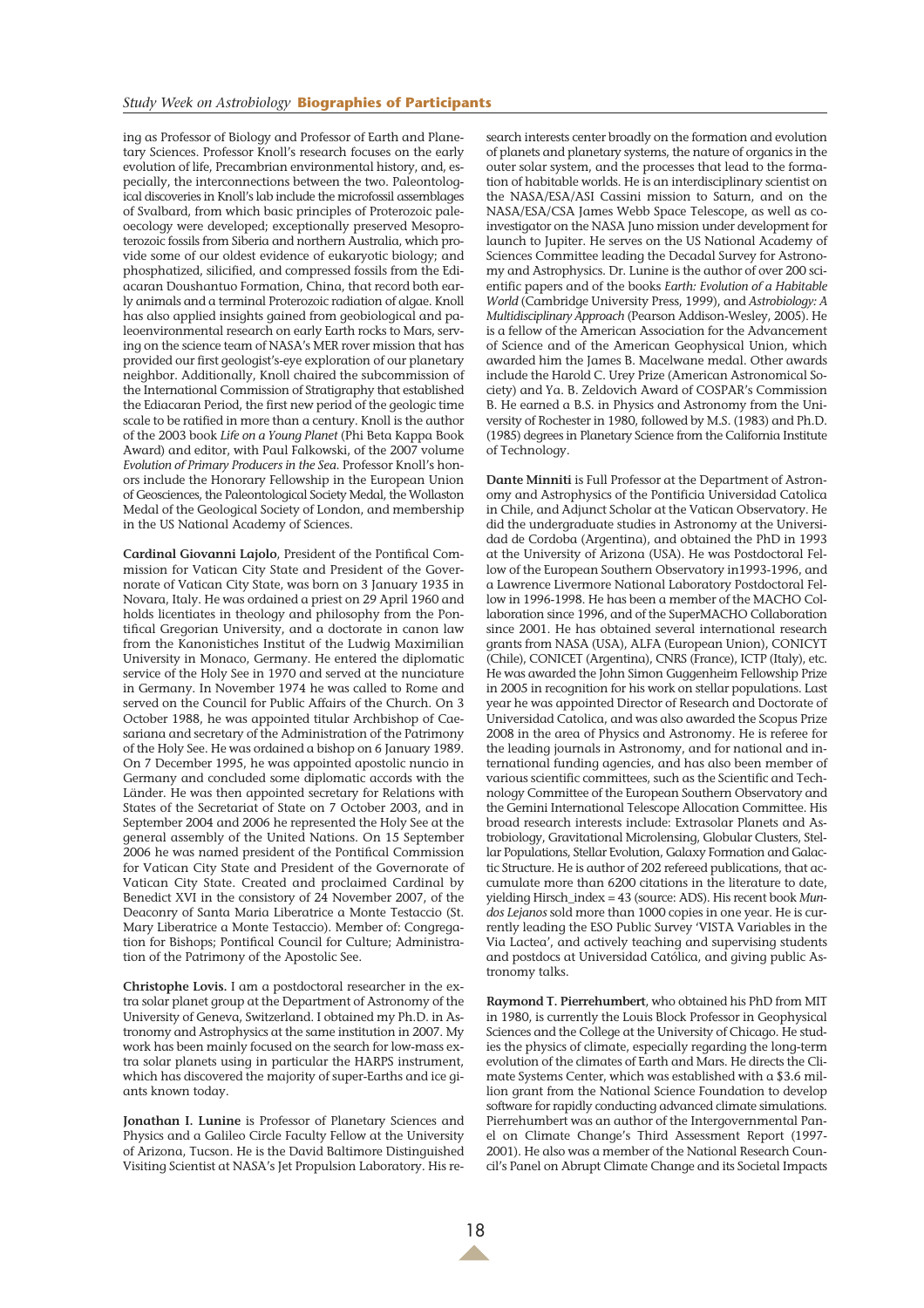(2000-2001), and currently serves on the National Oceanic and Atmospheric Administration's Panel on Abrupt change. Pierrehumbert was a Guggenheim Fellow in 1996-1997.

**Sean N. Raymond** received his PhD in Astrophysics from the University of Washington (Seattle, USA) in 2005. He then spent four years as a researcher and NASA Postdoctoral Program fellow at the University of Colorado. Starting in November 2009, he is a full-time researcher for the CNRS at the Observatoire de Bordeaux in France. His research focuses on the formation, habitability, and long-term evolution of planets both in the Solar System and in other planetary systems. He also studies tidal effects on close-in planets which affect the orbital and thermal evolution.

**Dimitar D. Sasselov** is a Professor in the Astronomy Department, Harvard University, a founding Director of the Harvard Origins of Life Initiative, and a Senior Advisor in the sciences, Radcliffe Institute for Advanced Study, Harvard University. Dimitar Sasselov has been a professor at Harvard since 1998. He arrived to the Harvard-Smithsonian Center for Astrophysics in 1990 as a Center post-doctoral Fellow. Between 1999 and 2003 he was the Head Tutor of the Astronomy Department. Dimitar was born in Bulgaria, and was educated at Sofia University, where he received his Ph.D. in Physics in 1988, almost concurrently working on his degree at the University of Toronto, Canada, where he received his Ph.D. in Astronomy in 1990. His research explores the many modes of interaction between radiation and matter: from the evolution of hydrogen and helium in the early universe to the study of the structure of stars. He is very fond of unstable stars – ones that pulsate regularly and allow us to determine distances to other galaxies. Most recently his research has led him to explore the nature of planets orbiting other stars. He has discovered a few such planets – with novel techniques that he hopes to use to find planets like Earth. He is the director of the new Harvard Origins of Life Initiative – a multidisciplinary center bridging scientists in the physical and in the life sciences, intent to study the transition from chemistry to life and its place in the context of the Universe.

**Sara Seager** is the Ellen Swallow Richards Associate Professor of Planetary Science and Associate Professor of Physics at MIT. Before joining MIT in 2007, she spent four years on the senior research staff at the Carnegie Institution of Washington preceded by three years at the Institute for Advanced Study in Princeton, NJ. Her PhD is from Harvard University and her BSc in math and physics from the University of Toronto. Professor Seager's research focuses on theoretical models of atmospheres and interiors of all kinds of exoplanets. Her research has introduced many new ideas to the field of exoplanet characterization, including work that led to the first detection of an exoplanet atmosphere. She was part of a team that co-discovered the first detection of light emitted from an exoplanet and the first spectrum of an exoplanet. Professor Seager is the 2007 recipient of the American Astronomical Society's Helen B. Warner Prize.

**Franck Selsis** works at the *Laboratoire d'Astrophysique de Bordeaux*, a department of both the University of Bordeaux and CNRS. His research is dedicated to the origin, evolution of planetary atmospheres, in particular the atmosphere of extrasolar planets and the Earth. Beside these main research fields, he contributed in a variety of topics such as interstellar and prebiotic chemistry, meteor prediction and observation. His PhD (2000, University of Bordeaux), addressing the search for spectral signatures of life on exoplanets and prebiotic chemistry on Early Earth is considered as the first PhD on Astrobiology defended in France. In 2004, after a 3 year postdoc in the Center for Astrobiology in Madrid, Spain, he obtained a CNRS permanent researcher position in the team of Gille Chabrier at

the Ecole Normale Supérieure de Lyon, France. Within this team he worked on many theoretical aspects of the modeling of extrasolar planets, on the interpretation of several observations of giant exoplanets atmosphere using space telescope and on space observatory projects, such as Darwin, aiming at the characterization of terrestrial exoplanets. In 2008, he received a grant from the European Research Council (ERC) to start an independent research team in Bordeaux, on a project called E3ARTHS (*Exoplanets and Early Earth Atmospheric Research: THeories and Simulations*). The goal of this team is to develop the modeling tools that are necessary to explore the diversity of exoplanets and to understand the spectral and photometric observations of exoplanet atmospheres that we are already able to obtain. Another important topic of the team (which gathers 5 permanent researchers, 3 postdocs and 3 PhD students) is the evolution of the atmosphere of Earth during the first half of its history, in particular in the context of the origins and evolution of Life. In 2009, he received the *Researcher of Year* award of the French region Aquitaine.

**Roger E. Summons** is Professor of Geobiology in the Department of Earth, Atmospheric and Planetary Sciences at the Massachusetts Institute of Technology. Prior to taking up that appointment in 2001 he was at the Australian Geological Survey Organisation, formerly known as the Bureau of Mineral Resources, Geology and Geophysics in Canberra. Over a period of 18 years at AGSO and BMR he was a member, then leader, of a research team studying the distinctive nature and habitat of Australian petroleum and the evolution of the biogeochemical carbon cycle. At MIT his research group studies the co-evolution of Earth's early life and environment, lipid biosynthetic pathways, hydrothermal ecosystems, biological mass extinction events and the origins of fossil fuels. Professor Summons was awarded BSc (1969) and PhD (1972) degrees in Chemistry from the University of NSW. He also undertook postdoctoral research in the Genetics Department at Stanford University and in the Research Schools of Chemistry and Biological Sciences at the Australian National University, Canberra. He was elected Fellow of the Australian Academy of Science in 1998, Fellow of the American Geophysical Union in 2006, Fellow of the Royal Society in 2008 and is author or coauthor of c. 250 research papers in organic chemistry, geochemistry and geomicrobiology.

**Jill C. Tarter** holds the Bernard M. Oliver Chair for SETI (Search for Extraterrestrial Intelligence) and is Director of the Center for SETI Research at the SETI Institute in Mountain View, California. Tarter received her Bachelor of Engineering Physics Degree with Distinction from Cornell University and her Master's Degree and a Ph.D. in Astronomy from the University of California, Berkeley. She served as Project Scientist for NASA's SETI program, the High Resolution Microwave Survey, and has conducted numerous observational programs at radio observatories worldwide. Since the termination of funding for NASA's SETI program in 1993, she has served in a leadership role to secure private funding to continue this exploratory science. Currently, she serves on the management board for the Allen Telescope Array, a joint project between the SETI Institute and the UC Berkeley Radio Astronomy Laboratory. When this innovative array of 350 6 m antennas begins operations at the UC's Hat Creek Radio Observatory, it will simultaneously survey the radio universe for known and unexpected sources of astrophysical emissions, and speed up the search for radio emissions from other distant technologies by orders of magnitude. Tarter's work has brought her wide recognition in the scientific community, including the Lifetime Achievement Award from Women in Aerospace, two Public Service Medals from NASA, Chabot Observatory's Person of the Year award (1997), Women of Achievement Award in the Science and Technology category by the Women's Fund and the San Jose Mercury News (1998), and the Tesla Award of Tech-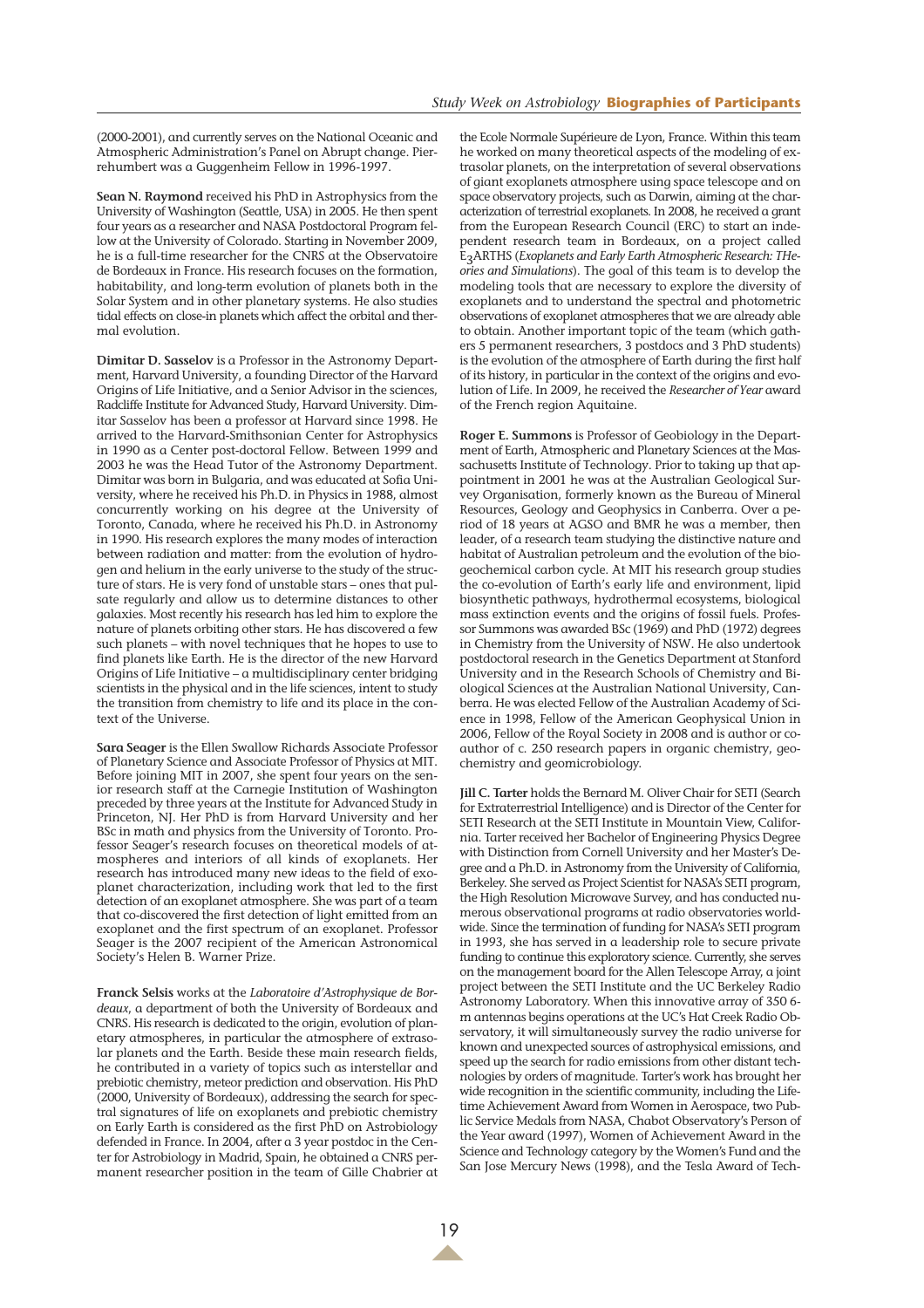#### *Study Week on Astrobiology* **Biographies of Participants**

nology at the Telluride Tech Festival (2001). She was elected an AAAS Fellow in 2002 and a California Academy of Sciences Fellow in 2003 (and CAS Scientific Trustee in 2007). In 2004 *Time Magazine* named her one of the Time 100 most influential people in the world, and in 2005 Tarter was awarded the Carl Sagan Prize for Science Popularization at Wonderfest, the biannual San Francisco Bay Area Festival of Science. In 2006 Tarter became a National Advisory Board member for the Center for Inquiry's Office of Public Policy in Washington, DC. She is also a Committee for the Scientific Investigation of Claims of the Paranormal (CSICOP) Fellow. Tarter was one of three Technology, Education, Design (TED) prize winners in 2009. Tarter is deeply involved in the education of future citizens and scientists. In addition to her scientific leadership at NASA and SETI Institute, Tarter has been the Principal Investigator for two curriculum development projects funded by NSF, NASA, and others. The first, the *Life in the Universe* series, created 6 science teaching guides for grades 3-9 (published 1994-96). Her second project, *Voyages Through Time*, is an integrated high school science curriculum on the fundamental theme of evolution in six modules: Cosmic Evolution, Planetary Evolution, Origin of Life, Evolution of Life, Hominid Evolution and Evolution of Technology (published 2003). Tarter is a frequent speaker for science teacher meetings and at museums and science centers, bringing her commitment to science and education to both teachers and the public. Many people are now familiar with her work as portrayed by Jodie Foster in the movie *Contact*.

**Giovanna Tinetti** is a lecturer at the University College London and a Royal Society University Research Fellow. She coordinates there a team on extrasolar planets since 2007. G. Tinetti obtained a MSc and a PhD in theoretical physics from the University of Torino, Italy, but her scientific interests slowly shifted to Astrobiology and Extrasolar Planets during her PhD thesis with Prof. Luigi Sertorio. She then moved to the US in 2001, to join one of the NASA Astrobiology Institute team at the Jet Propulsion Laboratory in Pasadena. In those years she could complete her apprenticeship in planetary and atmospheric science, thanks to the interaction with Prof. Yuk Yung's

team at the California Institute of Technology. In particular, she focused her research on the detection of biosignatures in the atmospheres of terrestrial habitable planets, in support of NASA mission concepts for exoplanet characterization, such as the Terrestrial Planet Finder. In 2005, G. Tinetti was awarded an European Space Agency (ESA) fellowship to move to Paris at the Institut d'Astrophysique and work on exoplanet atmosphere characterization, using the transit technique. Her idea to use Infrared transmission spectroscopy to detect molecules in the atmosphere of transiting extrasolar planets, was proven to be successful by later observations with the Spitzer and Hubble Space Telescopes. In particular, G. Tinetti and collaborators pioneered the detection of molecules such as water vapour (2007), methane (2008) and carbon dioxide (2009) in the atmospheres of hot, giant transiting exoplanets, the easiest targets to be observed by nowadays instruments. The discovery of methane, in particular, accomplished with colleagues Dr. Mark Swain and Gautam Vasisht from JPL, received the Edward Stone Award and the NASA Group Achievement Award in 2009. Among her activities, G. Tinetti is a member of advisory boards expected to guide future optimal strategies to search for habitable worlds, such as the Exoplanet Roadmap Advisory Team, appointed by ESA, and the Blue Dot Team, representing the European exoplanet community.

**Frances Westall** is Director of Research at Centre de Biophysique Moléculaire, Orléans, France (CNRS). Her research interests are the geological context of the origin of life, scenarios for the origin of life, earliest evidence for life on Earth and the importation of prebiotic molecules to the Earth, as well as the search for life on Mars. She is the ExoMars Microscope co-Team Coordinator. Westall serves on the Comité de Programmes scientifique, French Space Agency (CNES), the European Science Foundation's European space science advisory committeeand the Mars Exploration Panel Advisory Group goals committee. Her BSc with Honors in Geology is from the University of Edinburgh, U.K., and her Ph.D. in Marine Geology is from the University of Cape Town, South Africa.

**For the biographies of the other Academicians of the PAS, cf. Pontificia Academia Scientiarvm,** *Yearbook* **(Vatican City 2008), p. 15 ff.**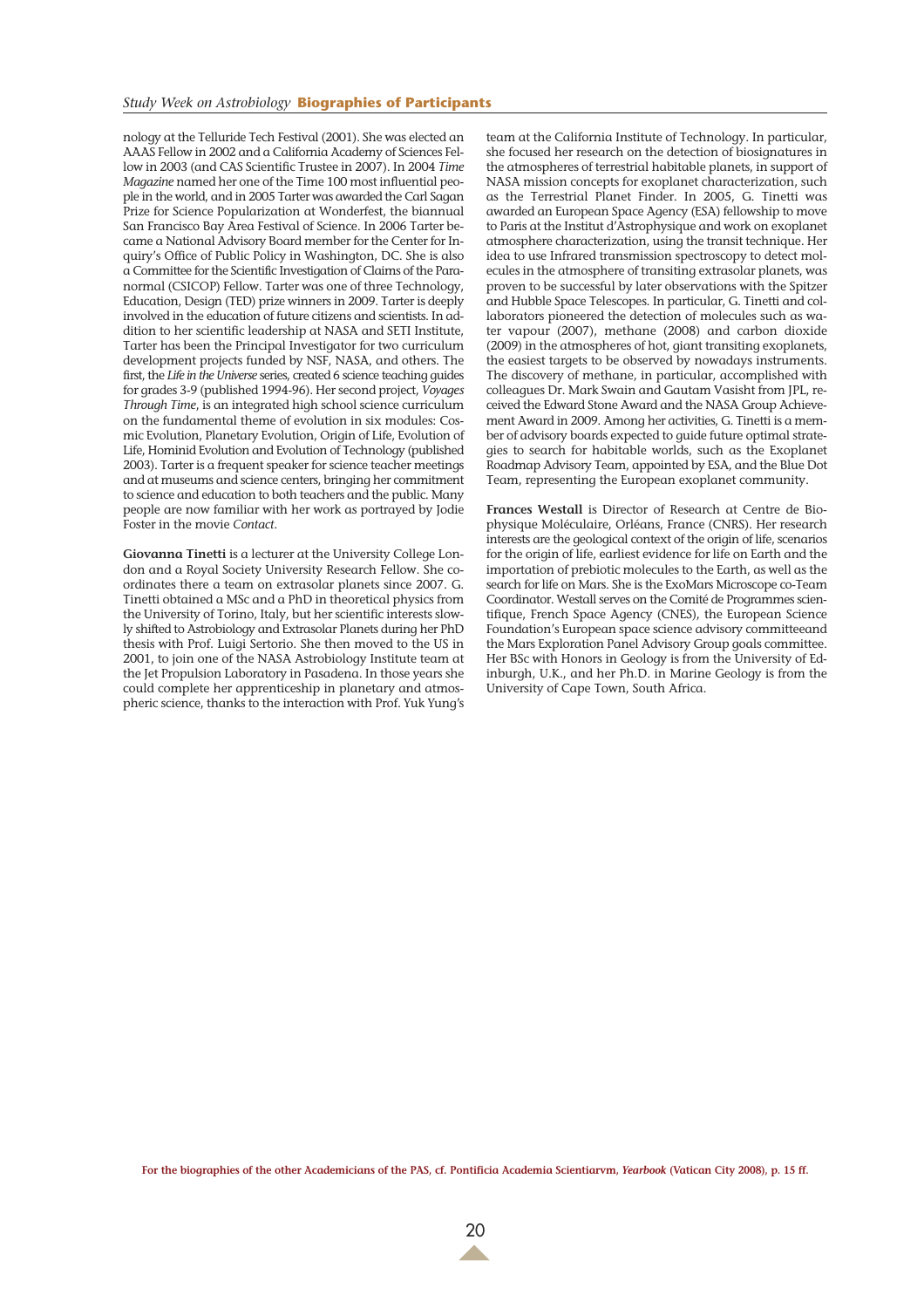# **LIST OF PARTICIPANTS**

# *Study Week on Astrobiology*



**Prof. John Baross** University of Washington School of Oceanography and Center for Astrobiology and Early Evolution Seattle, WA (USA)



**Dr. Steven A. Benner** The Westheimer Institute for Science and Technology, Foundation for Applied Molecular Evolution Gainesville, FL (USA)



**Prof. Dr. Willy Benz** University of Bern Physics Institute Bern (Switzerland)



**Prof. Michel Blanc** École Polytechnique Palaiseau (France)



**Prof. Nicola Cabibbo, President** The Pontifical Academy of Sciences (Vatican City)



**Dr. Julie C. Castillo Rogez** California Institute of Technology Jet Propulsion Laboratory Pasadena, CA (USA)



**Prof. David Charbonneau** Harvard University Department of Astronomy Cambridge, MA (USA)



**Prof. Shelley D. Copley** University of Colorado At Boulder Department of Chemistry and Biochemistry (CIRES) Boulder, CO (USA)



**Dr. Athena Coustenis** Observatoire de Paris-Meudon LESIA/CNRS Meudon (France)



**Prof. Paul Davies** Arizona State University College of Liberal Arts and Sciences Tempe, AZ (USA)



**Rev. Prof. José G. Funes, S.J., Director** Specola Vaticana V-00120 Vatican City





Honolulu, HI (USA) **Prof. Chris Impey** The University of Arizona Department of Astronomy and The Steward **Observatory** 



**Prof. James F. Kasting** The Pennsylvania State University Department of Geosciences University Park, PA (USA)

**Prof. Eric J. Gaidos**

Tucson, AZ (USA)

University of Hawai'i at Manoa School of Ocean and Earth Science and Technology, Dept. of Geology and Geophysics



**Prof. Joseph L. Kirschvink** California Institute of Technology Division of Geological & Planetary Sciences Pasadena, CA (USA)



**Prof. Andrew H. Knoll** Harvard University Department of Earth and Planetary Sciences Cambridge, MA (USA)



**H.Em. Card. Giovanni Lajolo** President of the Pontifical Commission for Vatican City State and President of the Governorate of Vatican City State (Vatican City)



**Prof. Christophe Lovis** Université de Genève Observatoire Astronomique Sauverny (Switzerland)



**Prof. Jonathan I. Lunine** University of Roma, Tor Vergata Department of Physics Rome (Italy)

**Prof. Dante Minniti**



Departamento De Astronomía Y Astrofísica Santiago (Chile)

Pontificia Universidad Católica de Chile



**Prof. Raymond T. Pierrehumbert** University of Chicago Department of Geophysical Sciences Chicago, IL (USA)



**Prof. Sean N. Raymond** University of Colorado, Boulder Center For Astrophysics and Space Astronomy Boulder, CO (USA)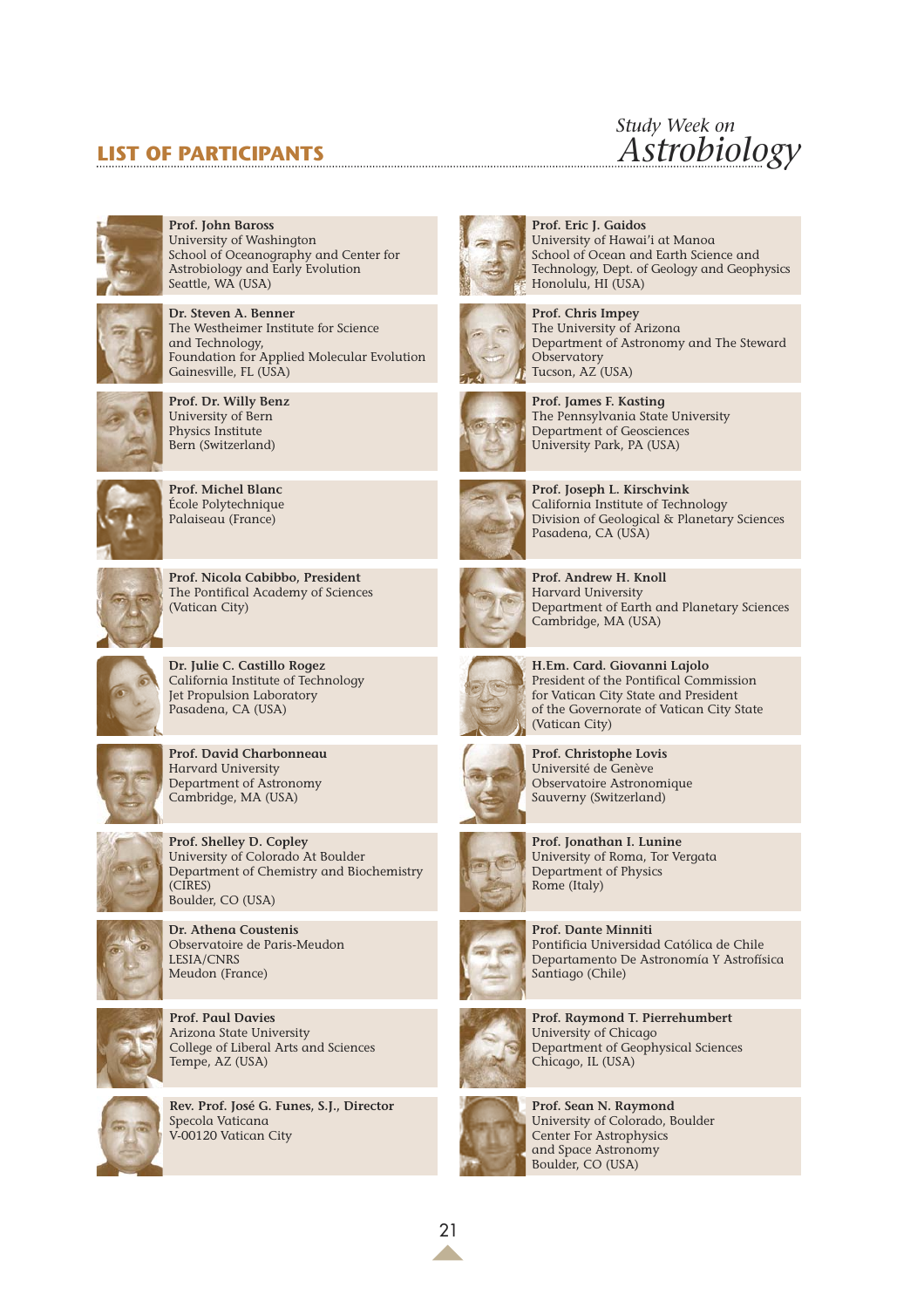# *Study Week on Astrobiology* **List of Participants**



**H.E. Msgr. Prof. Marcelo Sánchez Sorondo**, **Chancellor** The Pontifical Academy of Sciences (Vatican City)



**Prof. Dimitar D. Sasselov** Harvard University FAS Department of Astronomy Cambridge, MA (USA)



**Prof. Sara Seager** Massachusetts Institue of Technology Cambridge, MA (USA)



**Prof. Franck Selsis** Université de Bordeaux Laboratoire d'Astrophysique (LAB) Bordeaux (France)



**Prof. Roger E. Summons** Massachusetts Institue of Technology Department of Earth, Armospheric and Planetary Sciences Cambridge, MA (USA)



**Prof. Jill C. Tarter** SETI Institute Mountain View, CA (USA)

**Dr. Giovanna Tinetti** University College London



The Centre For Planetary Sciences London (UK) **Prof. Rafael Vicuña** Pontificia Universidad Católica de Chile,

Department of Physics and Astronomy



Facultad de Ciencias Biológicas (Chile) **Dr. Frances Westall**

**CNRS** Centre de Biophysique Moléculaire Orléans (France)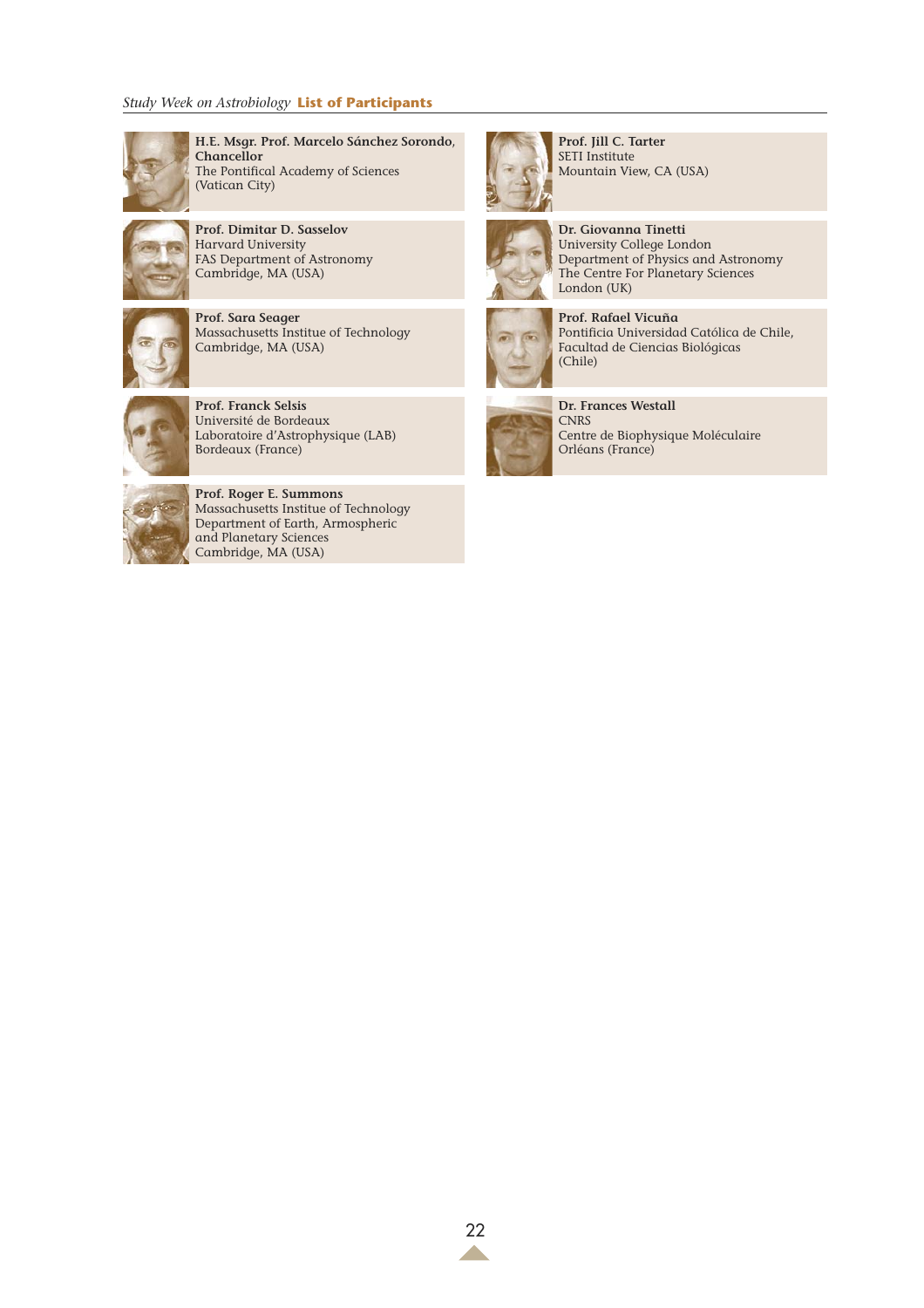# **Memorandum**

**1)** Every day a bus will leave the Domus Sanctae Marthae at 8:45 for the Academy, fifteen minutes before the beginning of the session. A bus will depart from the Academy after dinner at the end of the afternoon sessions to take participants back to the Domus Sanctae Marthae. Lunch and dinner for the participants will be served at the Academy every day except on Sunday, 8 November, when only dinner will be served after the pilgrimage to the Basilica of St Francis in Assisi.

**2)** On Sunday, for those wishing to attend, there will be a day-trip to the Basilica of St Francis in Assisi, where Mass will be held at 12:00, followed by lunch at the Franciscan Abbey. If you would like to attend, please inform the Secretariat as soon as possible, and a bus will pick you up at 7:00 from the Domus Sanctae Marthae.

*Note*

Please give your **form for the refunding of expenses** to the Secretariat at least one day before your departure so that you can be refunded immediately.

5 November 2009 • (17)